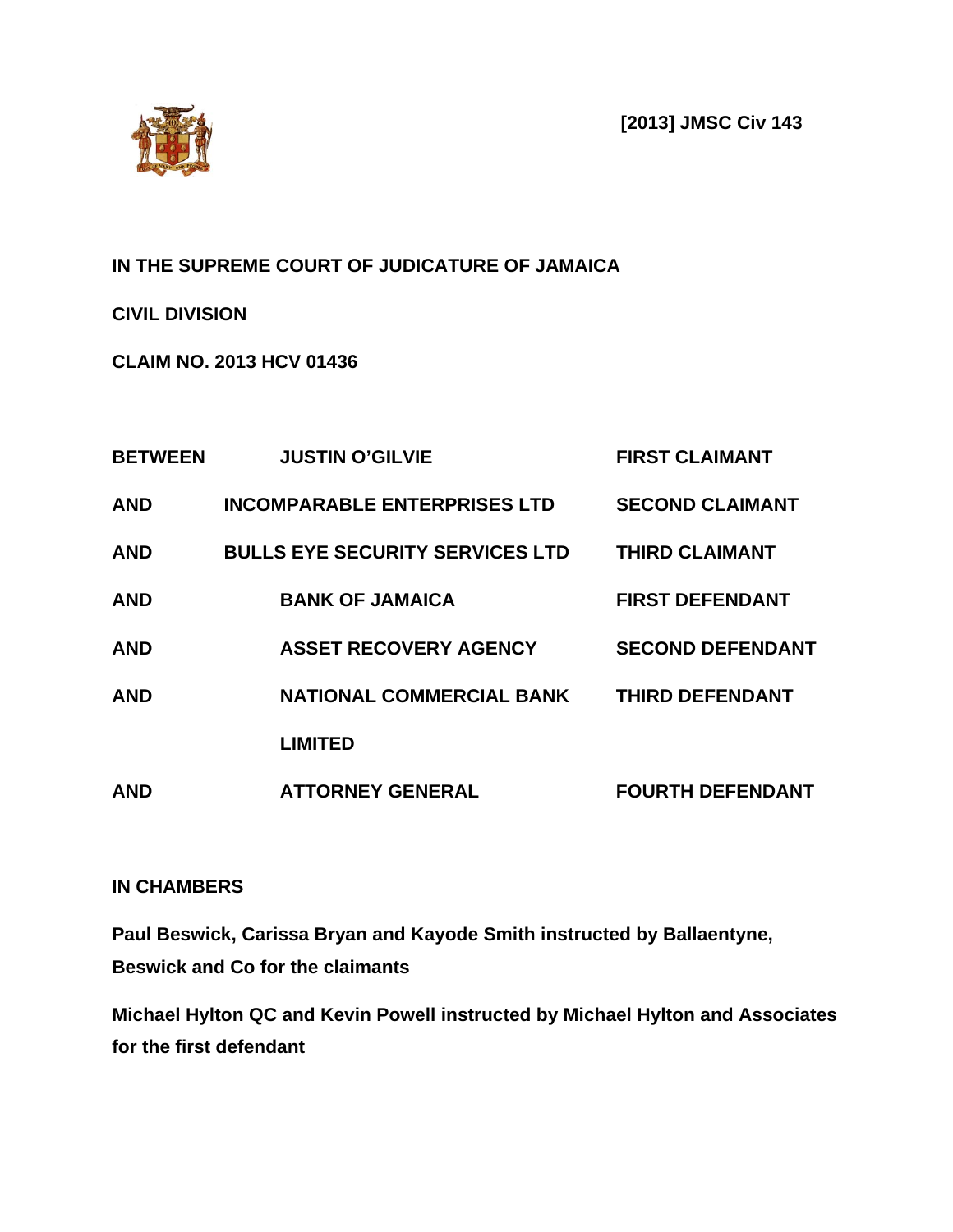**Sundiata Gibbs instructed by Michael Hylton and Associates for the second defendant**

**Sandra Minott Phillips QC instructed by Myers Fletcher and Gordon for the third defendant**

**Harrington McDermott instructed by the Director of State Proceedings for the fourth defendant**

## **September 14 and October 4, 2013**

# **CIVIL PROCEDURE – APPLICATION TO STRIKE OUT CLAIM – NO REASONABLE GROUNDS TO BRING CLAIM – ABUSE OF PROCESS – RIGHT TO HAVE A BANK ACCOUNT – CHARTER OF FUNDAMENTAL RIGHTS AND FREEDOMS**

## **SYKES J**

- **[1]**Mr Justin O'Gilvie is a businessman. In 2010 he was swept up by a current of events which ended with the voluntary departure for the United States of America by Mr Christopher Coke who has since been convicted of very serious offences. Mr O'Gilvie professes to be a friend of Mr Coke. This association caused the Assets Recovery Agency ('ARA') to believe that the property held by Mr O'Gilvie, his family and his companies (the other two claimants) were derived, directly or indirectly, from criminal activity
- **[2]**One of the consequences of the events was that the Asset Recovery Agency ('ARA'), acting on information which ultimately proved to be deficient, secured a restraint order of various accounts of Mr O'Gilvie, his family and businesses. After two years, ARA conceded that it could not sustain the allegation that Mr O'Gilvie was in possession of property derived from criminal activity. The restraint orders were discharged on December 14, 2012.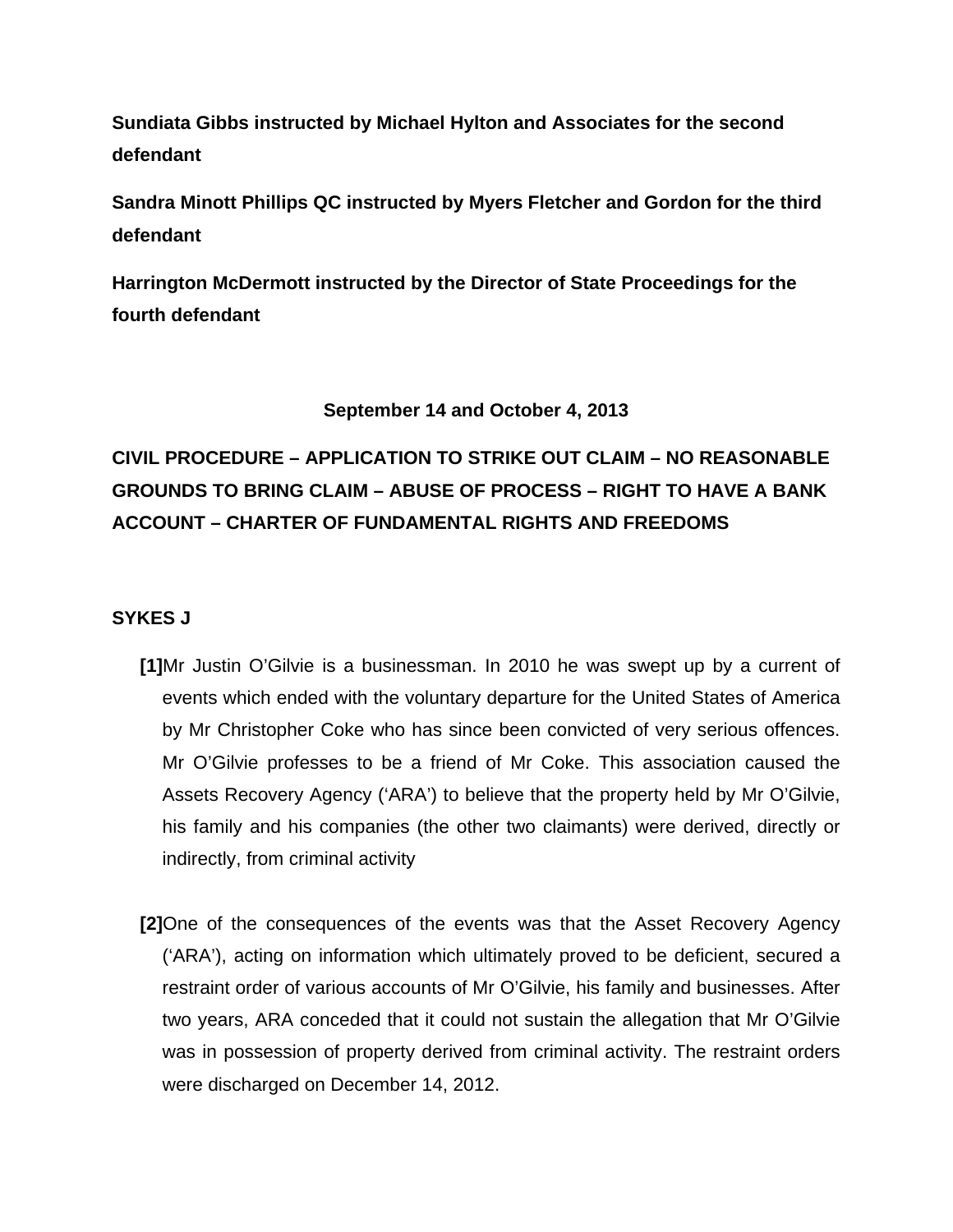- **[3]**Mr O'Gilvie may well have thought that the worst was behind him. That was not to be. By letters dated December 18, 2012, National Commercial Bank ('NCB') informed him that they would be terminating banking relations with him by January 29, 2013. This notice came one week before Christmas and at the peak of the Christmas shopping period. The banking service to be terminated included all of Mr O'Gilvie's personal and business accounts as well as the accounts of the second and third claimants, his wife and children.
- **[4]**The accounts have now been closed. He and his companies have brought a claim against NCB alleging that they failed to give him reasonable notice to close his accounts ('Claim NO. 2013 HCV 00149/the first claim'). In that claim he tried, unsuccessfully, to secure an interim injunction preventing the bank from closing his account. That claim is to come to trial.
- **[5]**In the meantime Mr O'Gilvie and his companies filed another claim ('the second claim'), the instant claim, alleging that the Bank of Jamaica ('BOJ'), the ('ARA') and ('NCB') have committed various torts and unconstitutional acts against them. In respect of BOJ, it is the failure on the part of the BOJ to instruct NCB that it cannot discriminate against the claimants. By failing to do this, the BOJ breached its statutory duty to the claimants. As against ARA, the allegation is that it showed reckless disregard for the claimants in that it acted upon unreliable evidence and ARA knew that its actions in a small island nation like Jamaica would have adverse consequences on the claimants. In respect of NCB, the case is that it breached the constitutional rights of the claimants by discriminating against them on the basis of their social origins. The Attorney General is said to be liable vicariously for the various misdeeds of BOJ and ARA.

**[6]**BOJ and NCB have moved to rid themselves of these claims on the bases that: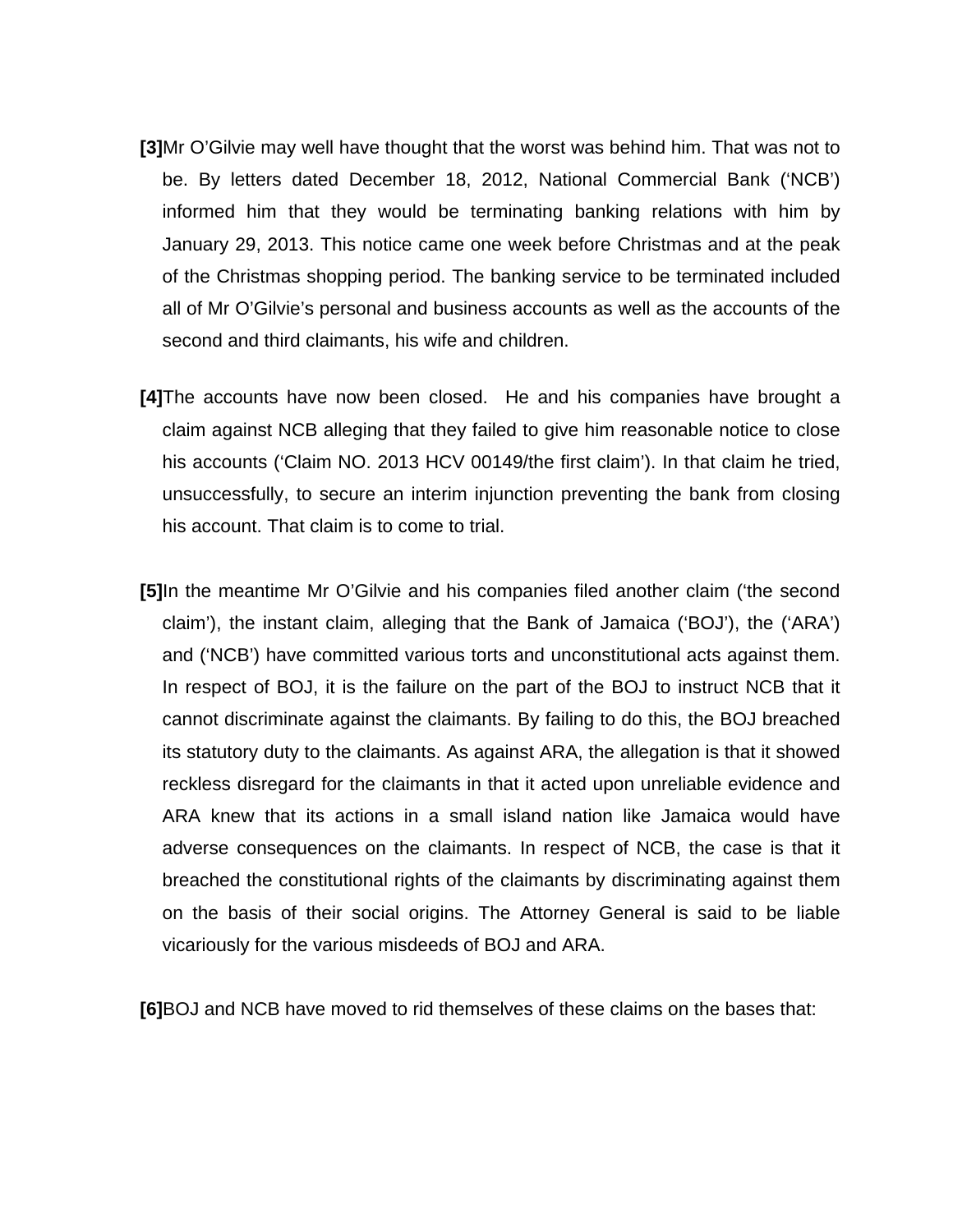- (a) as against BOJ the claim is an abuse of process; discloses no reasonable grounds for bringing the claim and no statutory duties are owed to the claimants;
- (b) as against NCB the claim is an abuse of process.

#### **Abuse of process**

- **[7]**Both BOJ and NCB have submitted that this claim is an abuse of process and should be struck out. BOJ submits that it is an abuse of process because any challenge to the way in which BOJ exercises its statutory mandate must be by way of judicial review. Any other way of raising the challenge must of necessity be an abuse of process. BOJ relies on **O'Reilly v Mackman** [1983] 2 AC 237 and **Bahamas Telecommunications Company Ltd v Public Utilities Commission and Systems Resources Limited** PCA No 19/2007 (unreported) (delivered February 12, 2008) for this proposition.
- **[8]**NCB submits that the claim is an abuse of process because it rests on the same factual material as the first claim against NCB (**Justin O'Gilvie and others v National Commercial Bank** 2013HCV00149).

#### **The claimants' propositions**

**[9]** The submissions of BOJ and NCB have to be assessed in light of the claim and the underpinning legal foundations. The claimants, in essence, say that in the modern world and in Jamaica, access to financial services is fundamental to the realisation of your worth and dignity as a person. No person can function effectively without access to financial services. In particular no company or individual can conduct business effectively without the assistance of a financial service provider. If the company or individual does not have a bank account or an account at a financial institution, certain kinds of transactions or business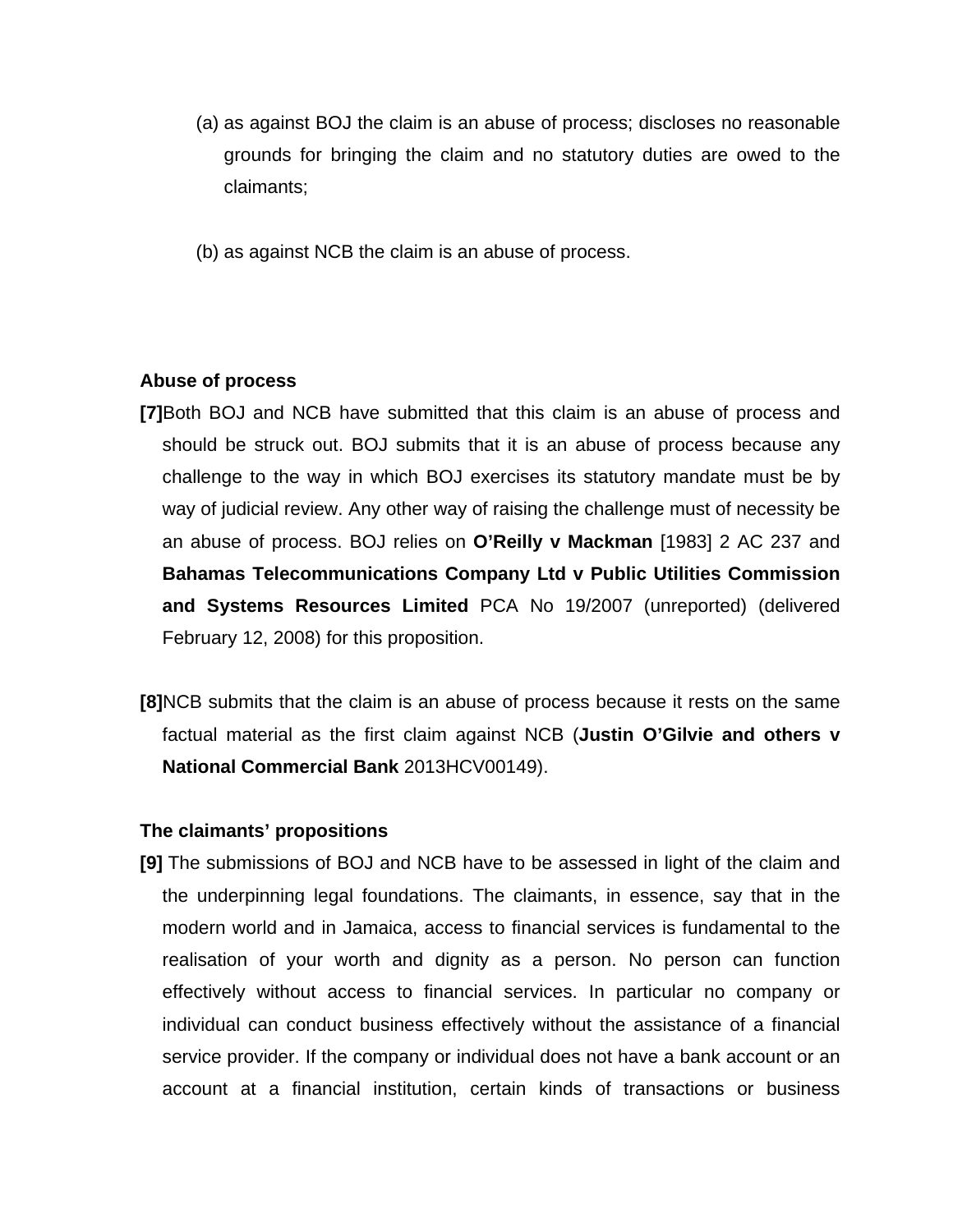opportunities cannot be undertaken. This means that financial institutions, in this case NCB, are no longer at liberty to deny persons the opportunity to hold a bank account. Financial institutions are providing a vital service, akin to water, electricity and other essential services.

- **[10]**Mr Beswick goes so far to say that the time has come for the law to say that a financial institution should not deny the opportunity to hold an account unless it has good reason. Good reason, for example, would be showing that the potential customer or an existing customer has breached some law relating to the operation of the account or has been convicted of a criminal offence.
- **[11]**In support of these propositions Mr Beswick relies on three sources of law: (a) the Constitution of Jamaica; (b) sections 5 and 34A of the Bank of Jamaica Act ('BOJA') and (c) section 29 of the Banking Act ('BA').
- **[12]**According to Mr O'Gilvie no reason has been given to him for terminating the relationship between NCB and himself, his family and his companies. The claimants say that they were customers of NCB for many years. So too were his wife and children. At no time did NCB say that it was unhappy with the way the accounts were operated. No hint of impropriety was suggested to him by the bank. His only 'sins' were (a) being friends with Mr Christopher Coke who is now serving a term of imprisonment in a United States of America prison facility and (b) being from Tivoli Gardens/West Kingston. These are the only two reasons Mr O'Gilvie is able to come up with.
- **[13]**Mr O'Gilvie has come up with a conspiracy theory and has sought to put the notification of the closure of the account in what he believes to be the proper historical context. The notification that the accounts would close came after the event now called the Tivoli Incident. This was an operation mounted by the Jamaica Constabulary Force and the Jamaica Defence Force, over several days resulting in significant loss of life and damage to property, to take Mr Christopher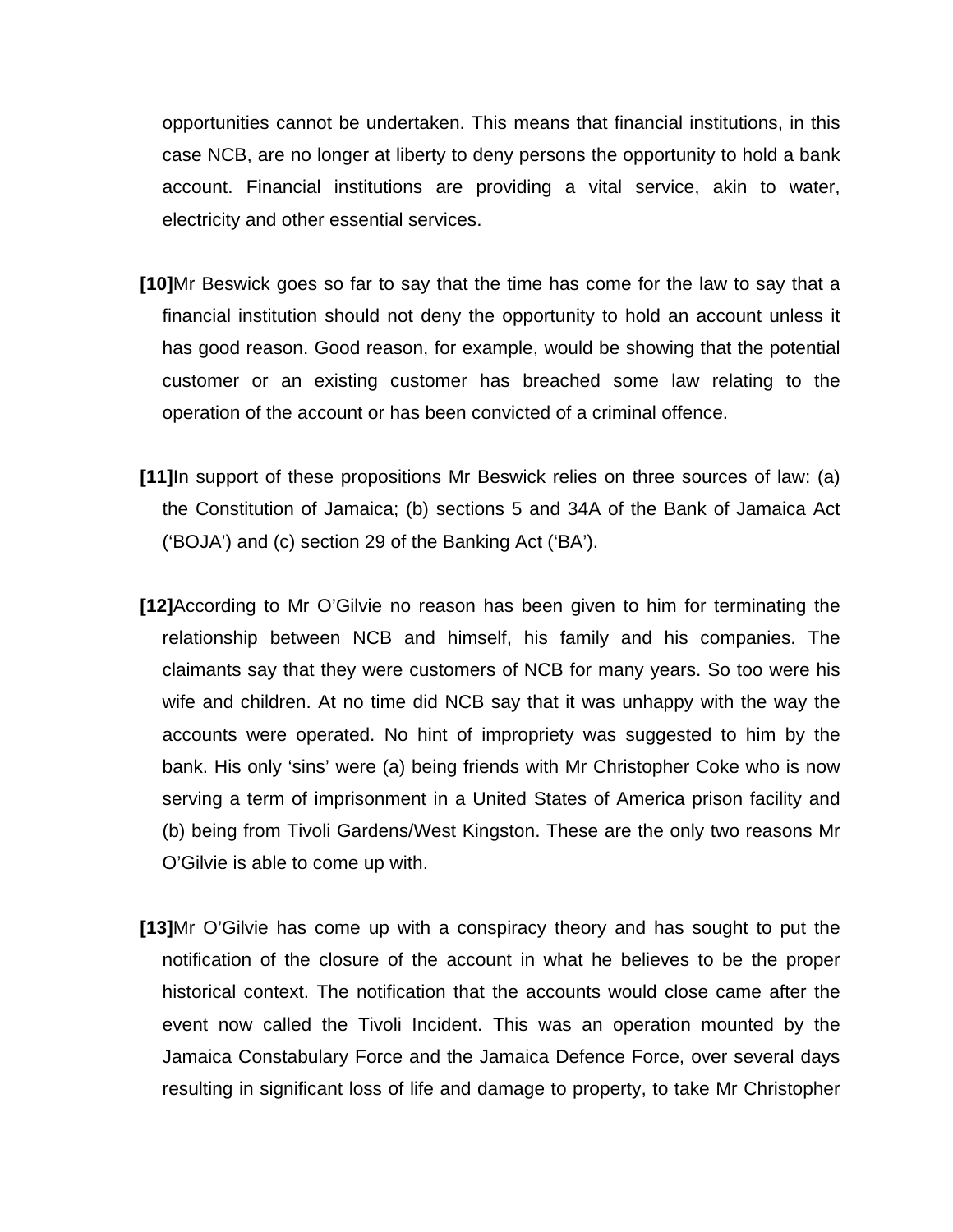Coke into the custody of the state. He was believed to be in Tivoli Gardens. This event took place in 2010.

- **[14]**According to Mr O'Gilvie, this incident was followed by ARA applying to freeze his account. These accounts remained frozen until December 2012 when ARA, rather shame facedly, admitted to a judge of the Supreme Court, after more than two years of freezing the accounts, that it did not have sufficient evidence to mount a civil recovery case. A civil recovery case is where the state alleges, at the civil standard of proof, that property in the possession of someone is derived, directly or indirectly, from criminal activity. In other words, from Mr O'Gilvie's standpoint, so hopeless and weak was the case against him that after two years of investigation ARA could not unearth a single link between the claimants' properties and any criminal activity.
- **[15]**Mr O'Gilvie strongly feels that it is his social origins and place of origin that led to his maltreatment at the hands, first, of ARA, and secondly, of NCB. He says, had he been born in a more affluent section of the society and had attended more socially acceptable schools with the consequence of hobnobbing with the more genteel, well-heeled members of the Jamaican society, he and his companies would be treated by ARA and NCB with more deference.
- **[16]**In relation to the BOJ, Mr O'Gilvie, through his counsel, wrote a letter dated January 22, 2013 to the Governor of the Bank of Jamaica indicating that NCB told Mr O'Gilvie that banking services were being terminated. The letter indicated that the claimants would find it virtually 'impossible for the businesses to continue operating without a current account.' The dire consequences of the closing of the account were pointed out to the Governor. Mr O'Gilvie told the Governor that in over thirty years of banker/customer relationship he and the other claimants had met all the 'know your customer' requirements and nothing can be said by anyone to impugn the claimants' character and business reputations. In effect, the BOJ was being asked to intervene.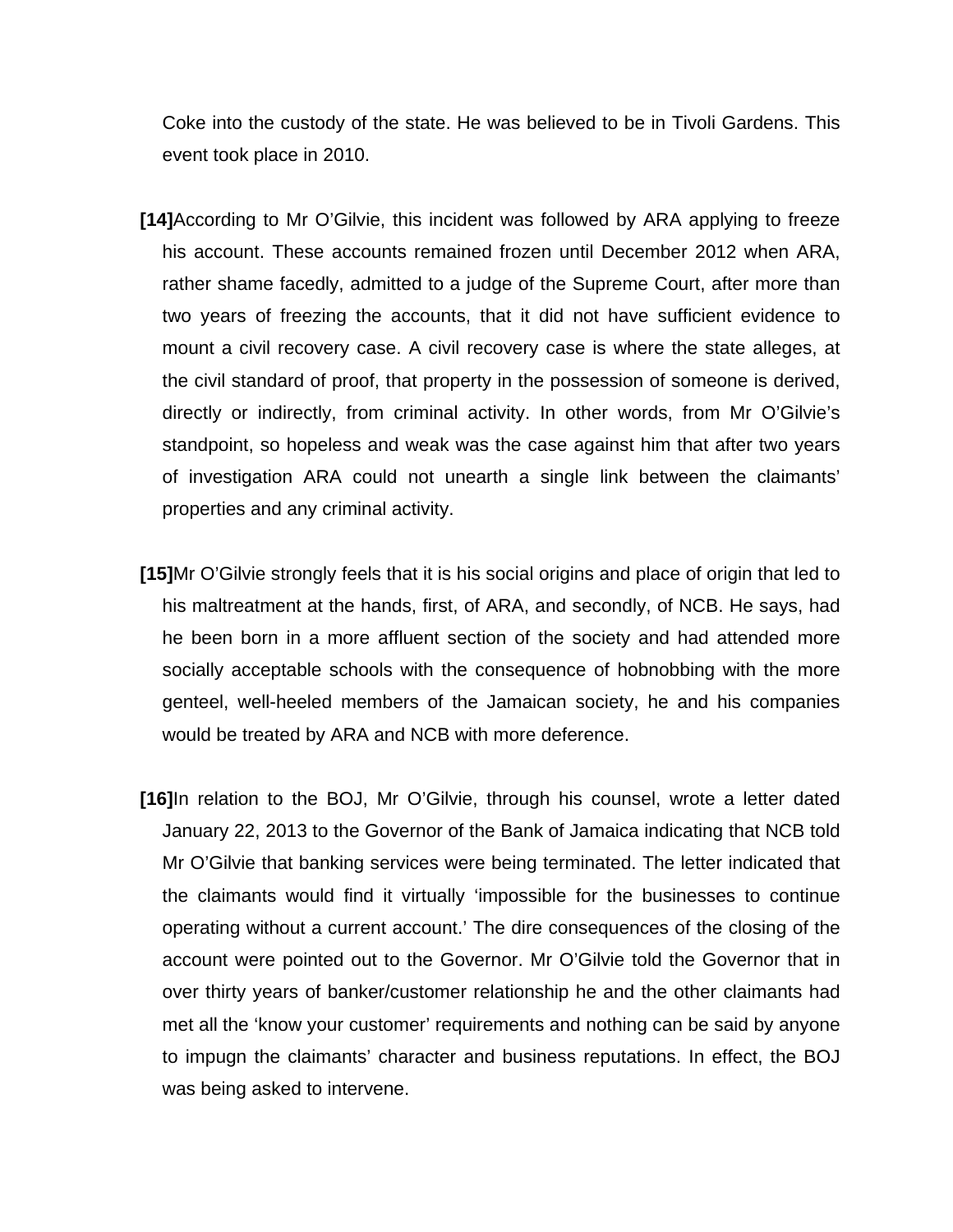**[17]**The BOJ's position, as reflected in a letter from Mr Robin Sykes (no relation to the court) dated January 24, 2013, was that it was essentially a matter of private law and in any event, there was a decision of the Supreme Court (**Rayton Electric Commercial Equipment Limited v Bank of Jamaica** Claim No HCV 02951 of 2008 (unreported) (delivered March 19, 2009 by Sarah Thompson-James J) which concluded that the BOJ's role did not permit it intervene to in the contractual relationship between the customer and the bank. The relevant constitutional and statutory provisions will now be set out.

### **The Constitution**

**[18]**The provision of the Constitution in view is section 13 (3) (g) and (i). It reads as follows:

- *(2) Subject to sections 18 and 19, and to subsections (9) and (12) of this section, and save only as may be demonstrably justified in a free and democratic society*
	- *(a) this Chapter guarantees the rights and freedoms set out in subsections (3) and (6) of this section …;and*
	- *(b) Parliament shall pass no law and no organ of State shall take any action which abrogates, abridges or infringes those rights.*
- *(3) The rights and freedoms referred to in subsection (2) are as follow –*
	- *(g) the right to equality before the law; (h) ..*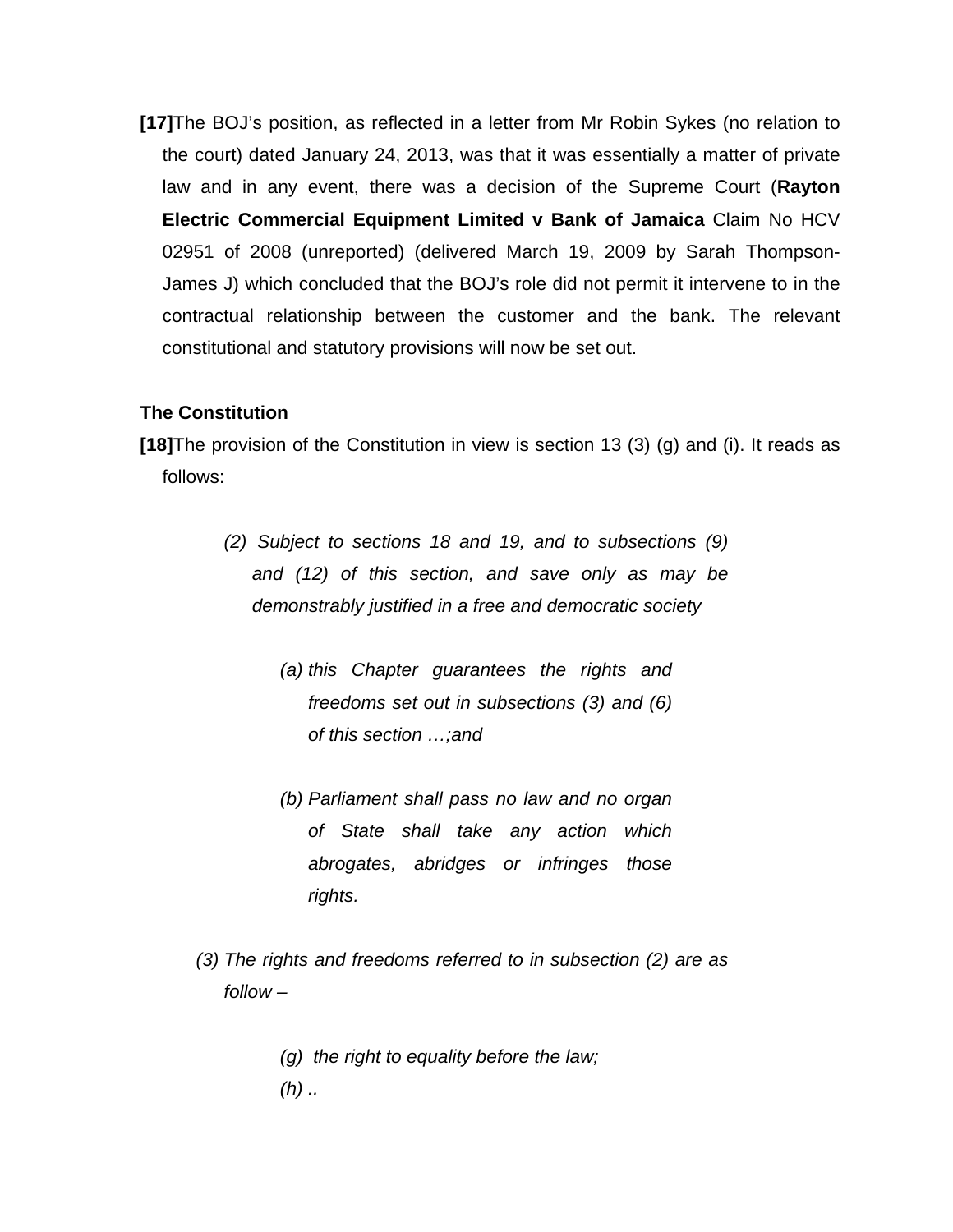- *(i) the right to freedom from discrimination on the ground of* 
	- *(i) being male or female*
	- *(ii) race, place of origin, social class, colour, religion or political opinions;*

### **The Bank of Jamaica Act**

**[19]**The submission here is that the BOJ, as a statutory entity, charged with managing the financial system and supervising commercial banks including NCB are under an obligation to see that its licensees do not discriminate against any customer for unjustifiable reasons. Mr Beswick readily accepts that there is no specific provision that speaks to what he has submitted but he insists that in a modern constitutional democracy founded on principles of equality and freedom from discrimination it would be incongruous if the BOJ was impotent to deal with unwarranted discrimination among its licensees. Learned counsel submitted that the financial system is not an end in itself but a means to an end, namely, the growth and prosperity of Jamaica and Jamaicans and the objectives of growth and prosperity cannot be properly met in an environment where banks are free to discriminate on the grounds of social origins. This kind of social discrimination amounts to a denial of equality before the law.

**[20]**Section 5 of BOJA reads in relevant parts:

*The principal objects of the Bank shall be to issue and redeem notes and coins, to keep and administer the external reserves of Jamaica, to influence the volume and conditions of supply of credit so as to promote the fullest expansion in production, trade and employment…*

**[21]**Section 34A (1) and (2) reads: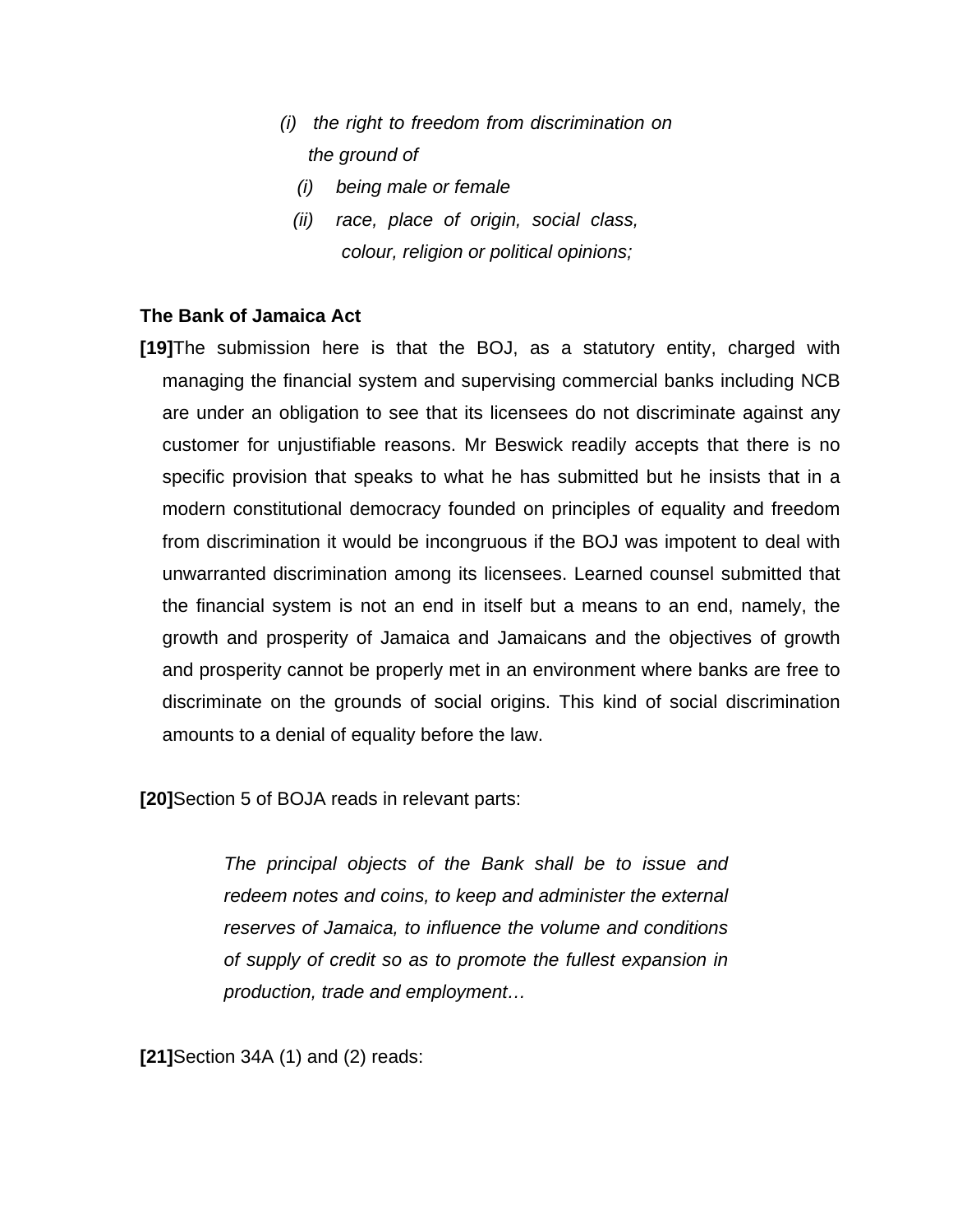- *(1) There shall be established for the purposes of this Act, a department in the Bank to be called the Department of Supervision of Banks and Financial Institutions.*
- *(2) The Department shall be charged with supervision and periodic examination of all commercial banks and specified financial institutions*

#### **The Banking Act**

**[22]**Section 29 (1) of the BA provides:

- *(1) The Bank of Jamaica is responsible for the supervision of banks.*
- *(2) For the purposes of subsection (1), the Bank of Jamaica shall*
	- *(a) compile such statistics relating to banking practice in Jamaica as the Minister may require; and maintain a general review of banking practice in Jamaica;*
	- *(b) examine and report to the Minister on the several returns delivered to him pursuant to section 16;*
	- *(c) …*
	- *(d) …*
	- *(e) …*
	- *(f) submit to the Minister –*
	- *(i) an annual report relating generally to the execution of its duties; and*
	- *(ii) at any time, report relating to the condition of any bank examined by it,*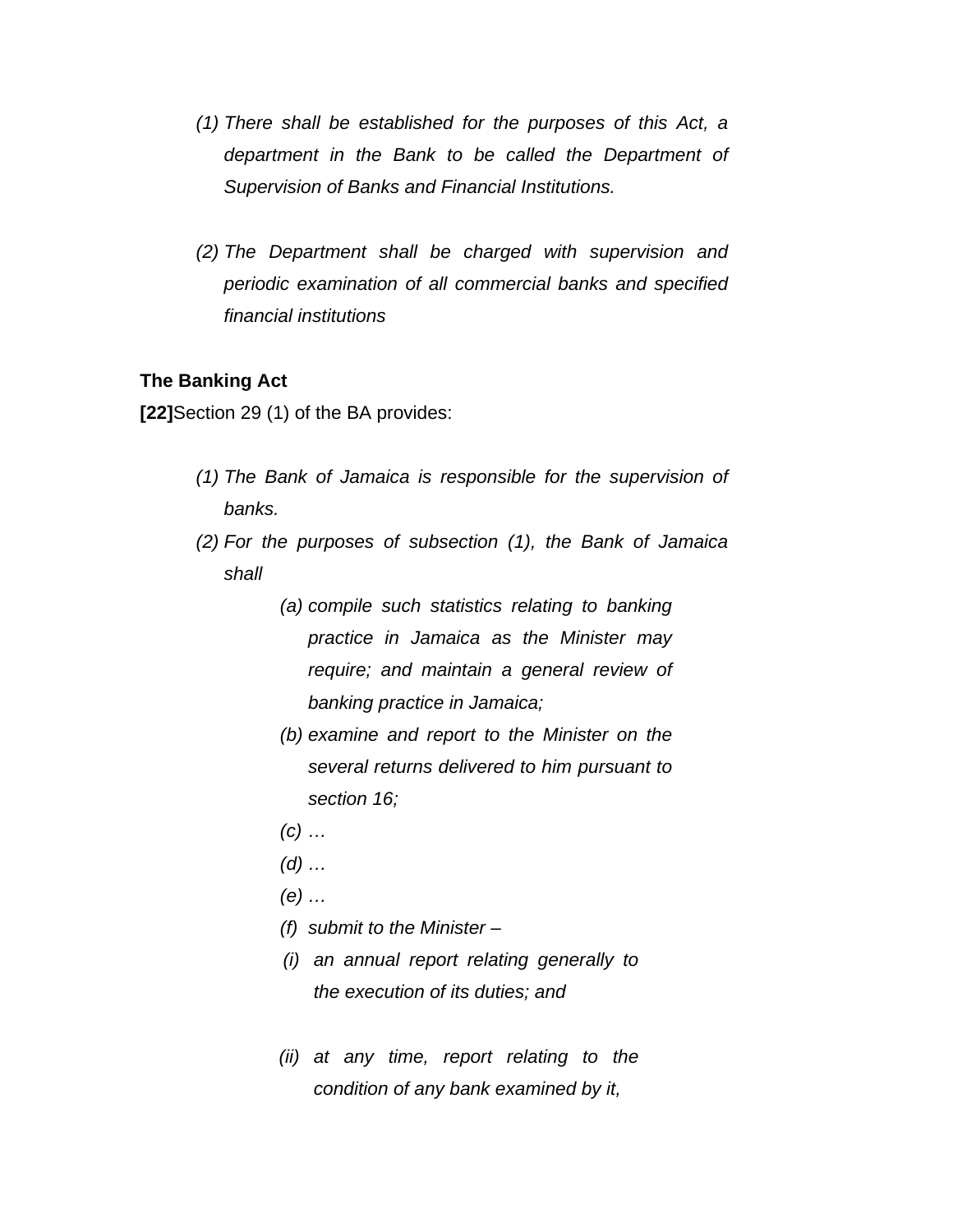*and any such report may contain such recommendations as the Bank of Jamaica considers necessary or desirable to correct any malpractices or deficiencies discovered in the execution of its duties.*

**[23]**The submission here is that under this provision, NCB, unlawfully discriminated against the claimants because its banking practice of being able to shut out a person from what is now an essential service without reasons amounts to a breach of section 13 (3) (g) and (i) because any law that permits NCB to behave in the way that it has without just cause amounts to a denial of equality and is conferring on NCB a right to discriminate using the law of contract.

#### **BOJ's application**

- **[24]**Mr O'Gilvie makes his case on the Charter, the BOJA and BA. In looking at the Charter first, it is the view of this court that the court is not at liberty to read words into any document even on what is now called, in relation to bills of rights, a generous interpretation free from the 'austerity of tabulated legalism' (an expression used by de Smith in *The New Commonwealth and its Constitutions*  (1964) p 194 and made famous by Lord Wilberforce in **Minister of Home Affairs v Fisher** [1980] AC 319, 328), whatever this expression means, and in relation to statutes, a purposive interpretation. There is a common fallacy, perhaps unwittingly propagated by advocates of the living document constitutional theory of interpretation, that a bill of rights is supposed to contain provisions dealing with any perceived ill of the day even if the words of the document cannot on any analysis be expanded to provide a remedy for the perceived ill.
- **[25]**What Mr Beswick is asking this court to do is to ask itself what is the purpose of the statute or the Charter and look to see whether there are words that give effect to the purpose as the court sees it. The problem with this approach is the ever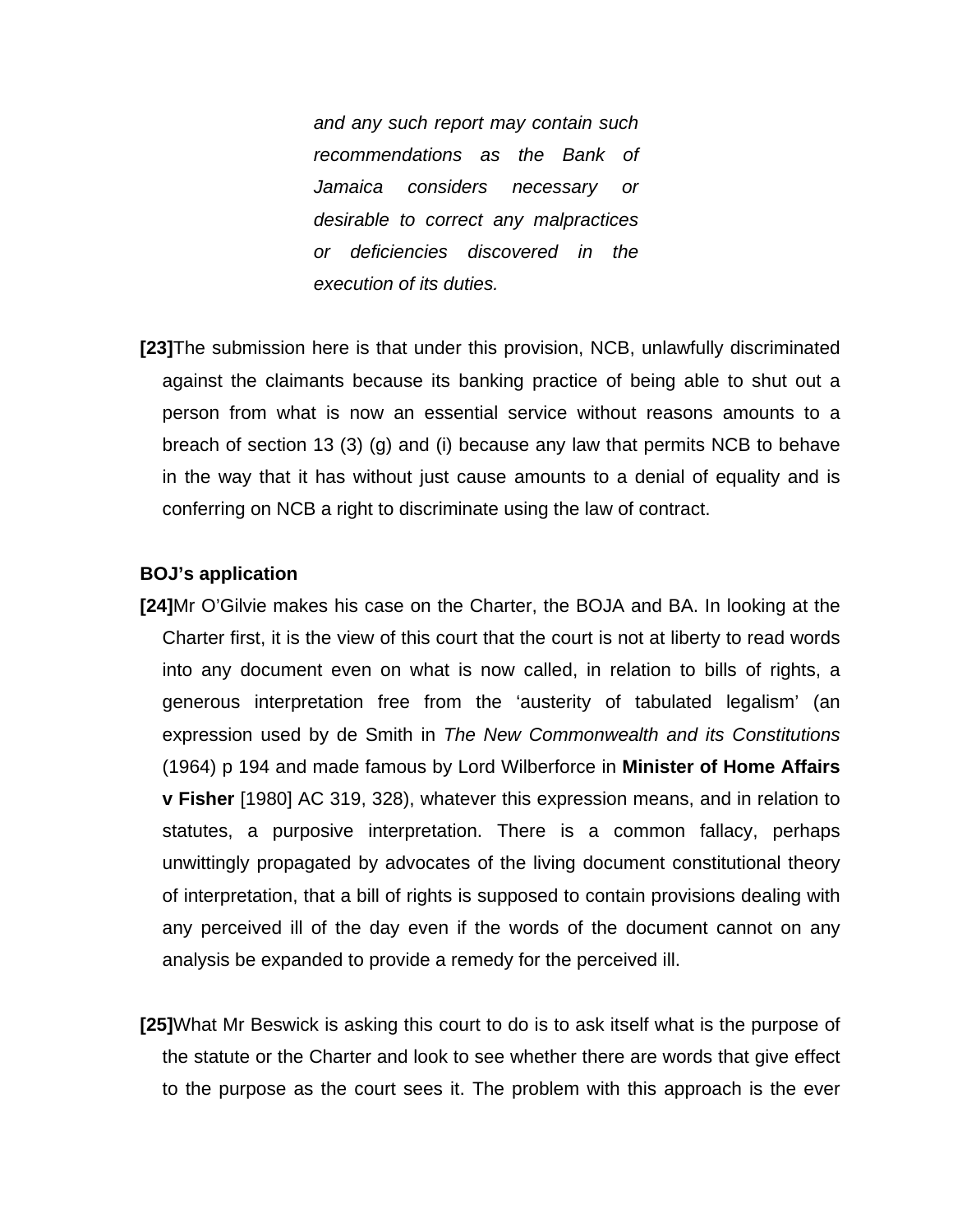present danger that the purpose of the Charter and the statutes may either be as general or specific as the viewer sees it. There is no reason to think that the framers of a constitution or drafters of statutes set out to cure every ill under the sun. They have to make choices about what is worthy of constitutional protections and what is not. They indicate their choices by the words used. It is not for this court to say that the choice is poor. The choices were made according to the democratic process. There is no bill of rights anywhere that covers every single issue that may cause anxiety and distress. The court is now allowed to read into the bill of rights some new right to cure some extant injustice. The framers had to decide which things should be regarded as fundamental rights and worthy of protection under the constitution and which things were not. The same reasoning applies to statutes. Whatever its purpose no statute has ever set itself the task of trying to speak to all nuances on an issue. Choices have to be made.

**[26]**We know what choices are made from the words used. This is why it is said that the purpose of statute or any written document is gathered from the words used and not from any abstract philosophising of what the legislator or the creator of the document meant. When the framers of a constitution and the drafters of a statute write, they do so using the rules of grammar and syntax of their language. They expect interpreters to use the same grammar and syntax when it comes to interpreting the document. This is why the now maligned literal rule makes sense. It is saying that when words are used, the starting point is that the words used should be understood in their normal understanding at the time of their use. It is a starting point. The more specific the meaning of the words the less likely that they are intended to have a wide meaning. The more general the words the more likely it is that the words may even encompass things that were not thought of at the time of the enactment. For example, a constitution may say, 'Every person has the right to carry weapons.' The year is 1000 BC. No one knew of Glock pistol then but no one today, if the constitution is still in force, would argue that weapon did not include the pistol.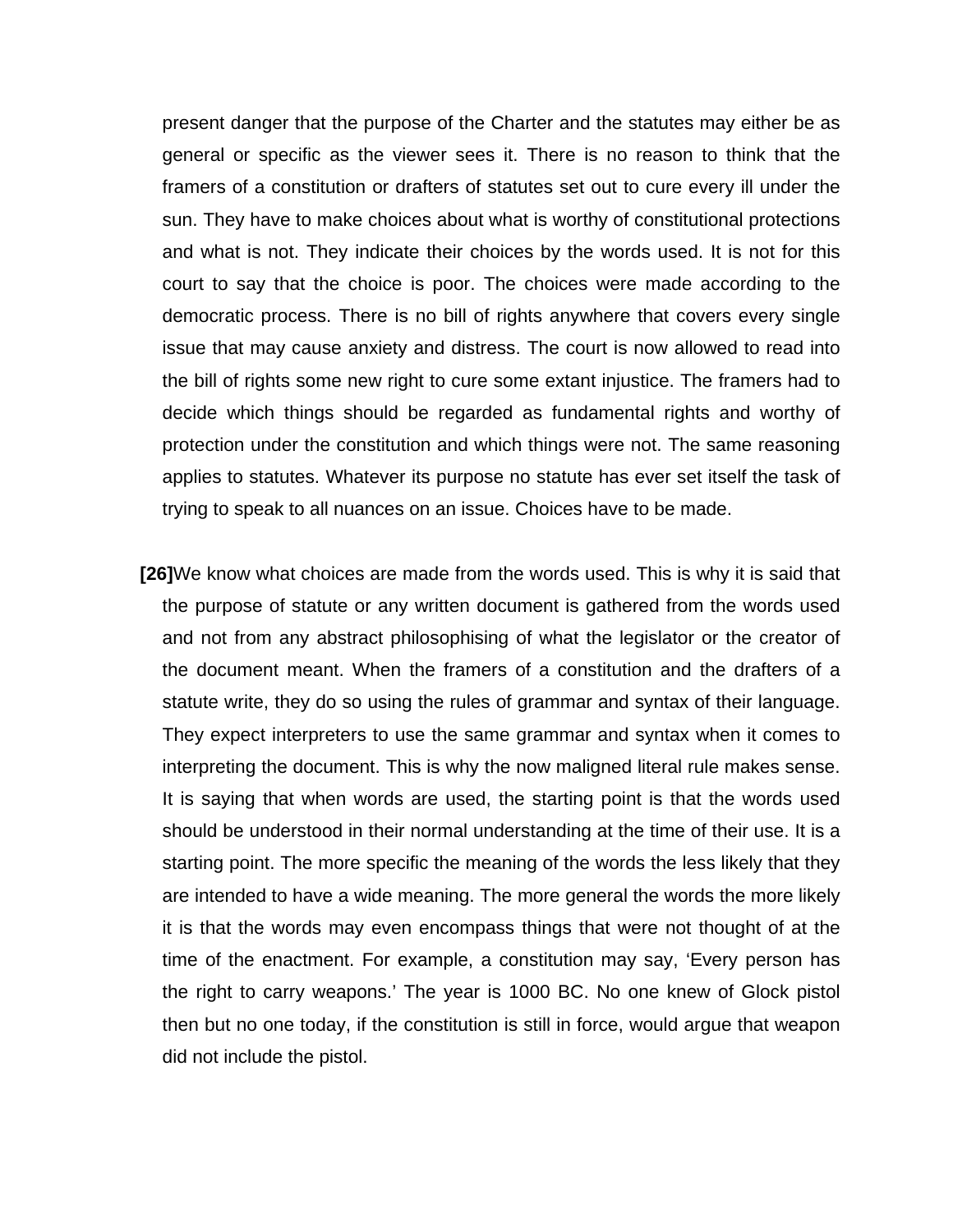- **[27]**The two statutes in question are about the powers of the BOJ in relation to itself and the powers of the BOJ in relation to regulated entities. This is derived not from an abstract asking of what is the purpose of the statutes but by an examination of the entire legislation. There are many things a regulator may wish to do but at the end of the day, it can only do what the statute authorises it do. The language in the statute outlines the scope of the regulator's remit. There is nothing in the BOJA that remotely suggests that the statute was directed at circumstances as outlined by Mr O'Gilvie.
- **[28]**Section 5 of BOJA states unambiguously what the principal objects of the BOJ are. The ability to supervise banks has nothing to do with individual customers of specific banks unless the BOJ sees that the bank has adopted a mode of operation that creates the risk of bank failure or harmful effects on the financial system. In respect of the individual contracts between the bank and its customers the BOJ has no statutory authority to intervene. Anything the BOJ does must be found in the statute expressly or implicitly but in respect of the latter, it must be a necessary power to have so that it can carry out the express power. The BOJ does not need any implied power to interfere with individual contract to carry out its mandate under the BOJA. Indeed the BOJA was enacted against the backdrop of the well known fact that banker/customer relationship is regulated by private law. Why then would the legislators with this background knowledge not provide specifically for that power when it is not a power that is readily granted to a bank regulator?
- **[29]**Similarly, there is nothing in the BA that gives the BOJ the power to interfere with individual contracts between the bank and its customers. It is not a necessary power to have. The BA was directed at establishing a legal framework for the licensing and operation of commercial banks. The statute speaks to things like capital base, fit and proper persons to operate the bank, the keeping of records, the role of auditors and such like. It is difficult to see how these provisions translate into a power vested in the BOJ to tell NCB, who is a licensee under the BA, how to relate to its customers. Of course, this is a matter of degree. Thus, if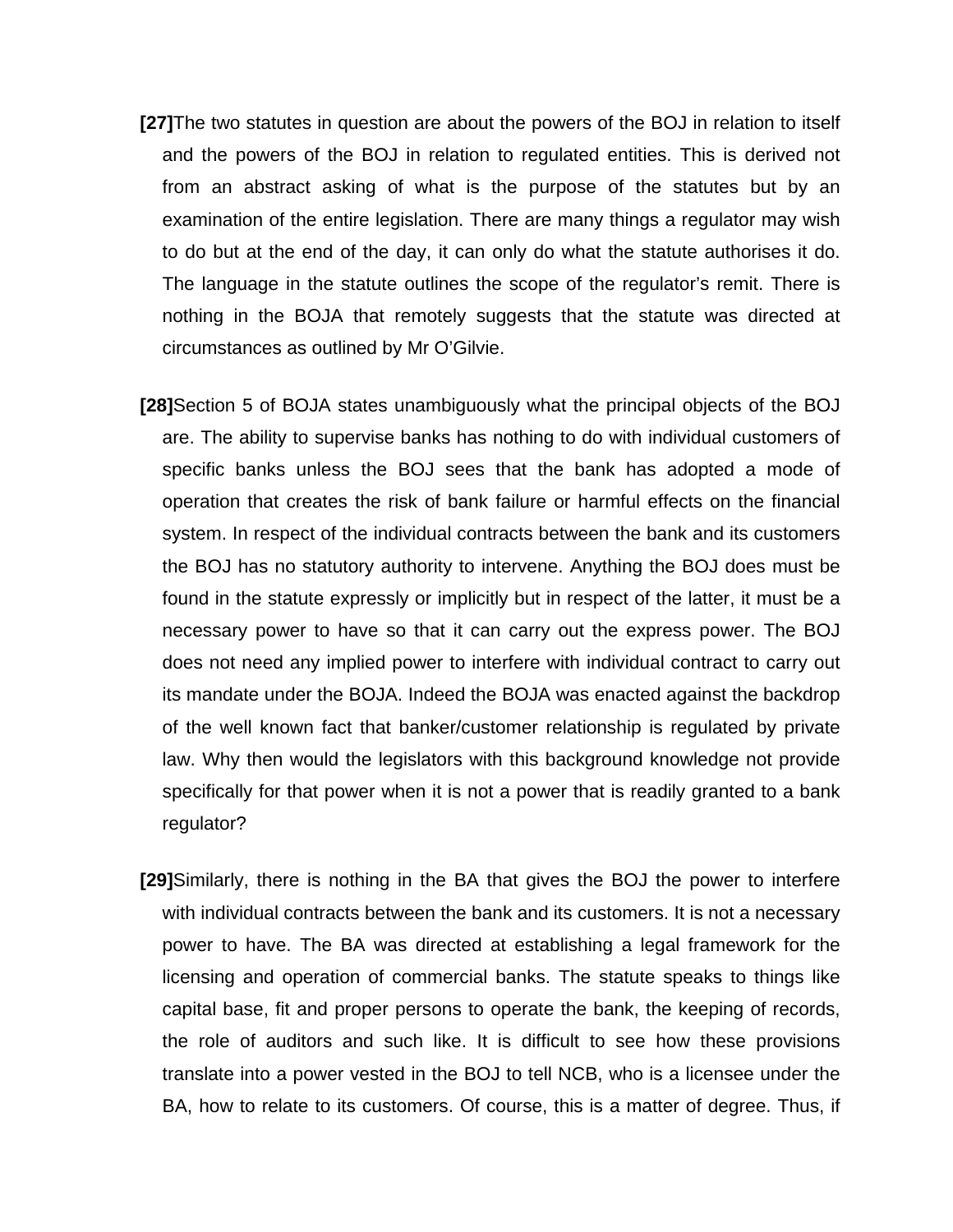the BOJ became aware that a bank was granting huge loans to insolvent persons then that may well call for its intervention not because it is interfering with the contract but because there is a risk of bank failure. In the event of an intervention the BOJ could not rewrite the loan contracts but it may say to the bank that its lending practices are imprudent.

- **[30]**The closest one comes to seeing in the BA any power to take action in the interest of depositors is section 25 (2) where the BOJ is authorised to give directions to the bank 'in the interest of the bank's depositors and potential depositors, whether for the purposes of safeguarding its assets or otherwise.' As can be gleaned from the words this is dealing with preventing the bank from collapsing but that is not the same thing as interfering in individual contracts.
- **[31]**Mr Beswick submitted that the BOJ as the only regulator is under a duty to see that NCB does not discriminate against its customers. That is not the role of the BOJ. Its role as gathered from the relevant statutes is to see that NCB operates in prudent manner. If NCB is discriminating that is not a matter for the BOJ. It was also said that the BOJ failed in its duty to see that NCB did not engage in the conduct which has in fact occurred, namely, taking decisions adverse to the claimants in breach of the constitutional provision that says that government agencies shall not behave in discriminatory matter. Learned counsel accepted that there was no express wording in the BOJA or BA that gave the BOJ the power he contemplated it had. This left the only realistic option which was to say that it was necessarily implied.
- **[32]**Counsel's submission is an argument from silence or omission. For him to succeed he would need to show that the power he alleges the BOJ has must necessarily be implied on the basis that it is a necessary and indispensable power to carry out its statutory mandate. That, unfortunately, has not been shown. The BOJ has no statutory or common law duty to Mr O'Gilvie and neither does it have any statutory power to interfere with private arrangements between the bank and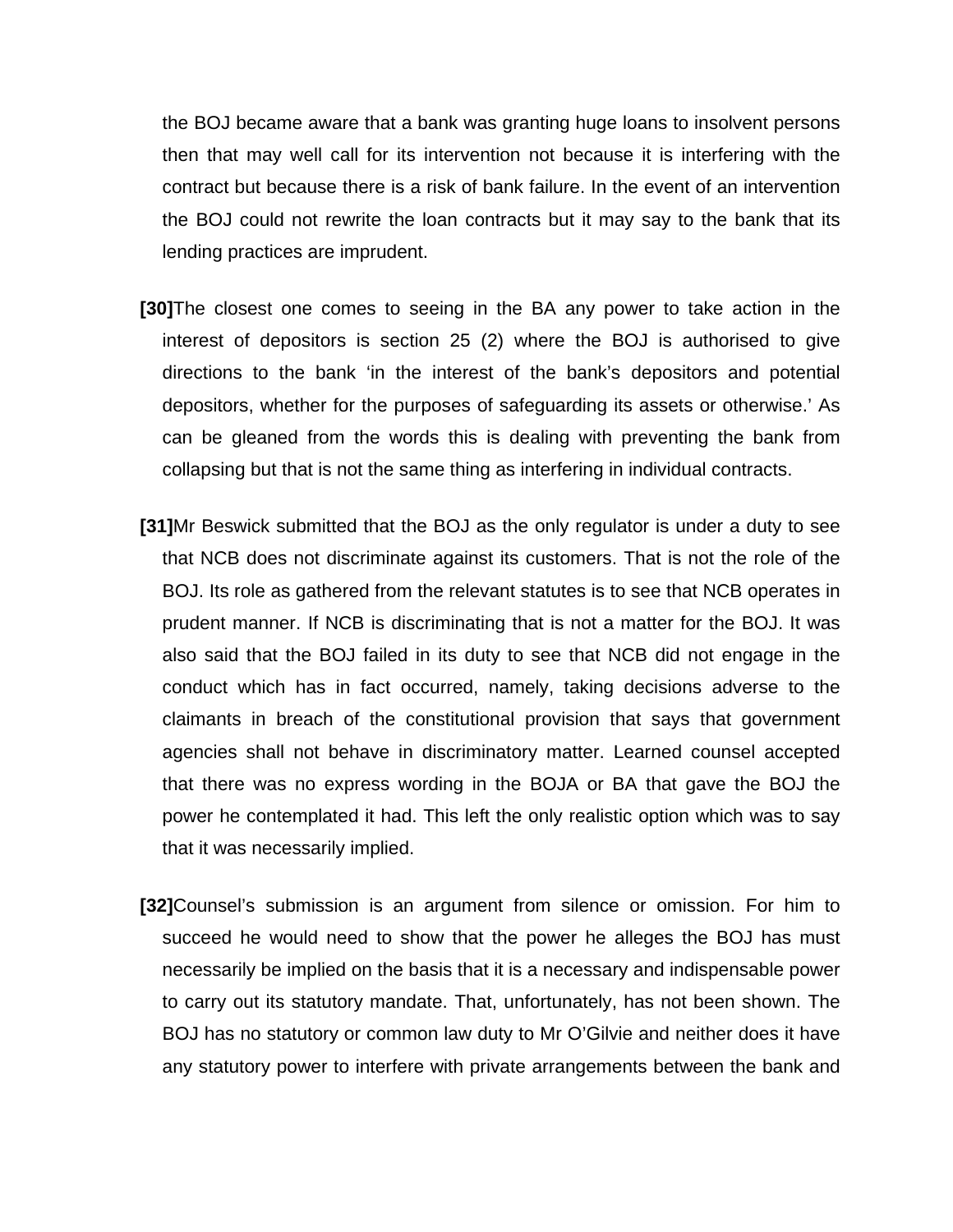its customers. The claim against BOJ as far as it is based on the two statutes is struck out on the basis that there is no reasonable ground to bring the claim.

**[33]**There is no constitutional provision that confers on the BOJ the power to interfere in the private arrangements between two private citizens. The claim against BOJ based on the Charter of Fundamental Rights and Freedoms is also struck out. The court now addresses the claim application by NCB.

#### **NCB's Application**

- **[34]**Mrs Minott Phillips QC submitted that this claim is the same, in substance, as the first claim where the claimants are the same save that Mrs Maxine O'Gilvie and Mr O'Choy O'Gilvie were part of the that claim.
- **[35]**Learned Queen's Counsel submitted that on this basis alone this second claim is automatically an abuse of process and therefore should be struck out. Counsel also submitted that the circumstances are the same as **Yat Tung Investment Co Ltd v Dao Heng Bank Ltd** [1975] AC 581. This decision of the Privy Council it was said was binding on this court because it was a decision of the Privy Council.
- **[36]**So far as the proposition is advanced that Privy Council decisions are automatically binding on the Supreme Court of Jamaica even if they are not appeals from any court in Jamaica, this court unhesitatingly rejects such a view. The Privy Council, prior to our independence, sat as a court with an international jurisdiction because the British Empire stretched from India and Pakistan (prior to 1947) to Africa and to the West Indies. One of the objectives of the Privy Council, subject to statutory enactments, was to establish so far as possible uniformity of law throughout the Empire. Now that independence has come the view that the Privy Council's decisions on appeal from other countries is binding on the Supreme Court has no legitimate foundation. The only decisions from the Privy Council binding on Jamaica are those that arise on appeals coming from Jamaica. What makes this submission even more remarkable is that not even the Privy Council makes that assertion. An examination of judgments from the Board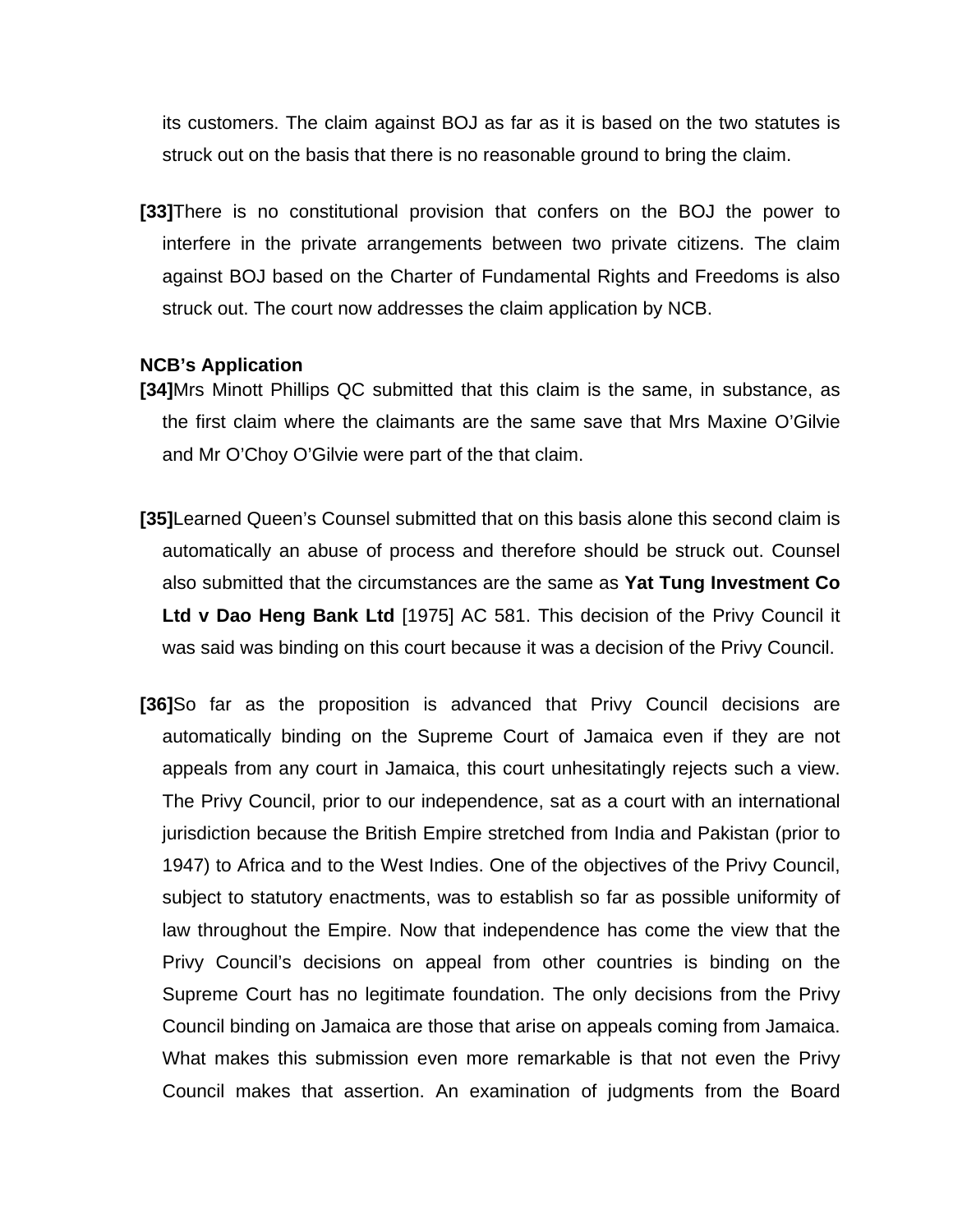(particularly in the death penalty and good character cases) shows that the language of the Board is consistent with what has been just said. Even if their Lordships apply a previous decision to Jamaica, it is not on the premise that their previous decisions are automatically binding on Jamaica but rather on the basis that having examined the matter afresh there is no need to change their minds. The result may be the same but the analytical route to the result is different. This court is entitled to reject **Yat Tung** if on close examination of the law as developed by the Court of Appeal of Jamaica and any relevant decision of the Privy Council on appeal from Jamaica the court concludes that **Yat Tung** is out of step with those decisions.

- **[37]**The Court of Appeal of Jamaica has set out what the law in Jamaica is on the question of abuse of process. The court has done so in two decisions. These are **S & T Distributors Limited v CIBC Jamaica Limited** SCCA No 112/04 (unreported) (delivered July 31, 2007) and **Honourable Gordon Stewart OJ v Air Jamaica Acquisition Group Limited** [2012] JMCA Civ 2. In both cases their Lordships held that **Johnson v Gore Wood & Co (A Firm)** [2002] 2 AC 1 (HL) states the legal position of Jamaica.
- **[38]**The House of Lords in **Gore Wood** laid down important markers for determining whether an abuse of process application should be upheld. This court's view of what the law is as gleaned from **Gore Wood** was stated recently in **Assets Recovery Agency v Hamilton** [2013] JMSC Civ 136 (unreported) (delivered September 30, 2013). There is no reason to restate, at length, what was said there. What can be said is that there is no longer any legal proposition which says that the filing of a second claim is, without more, automatically an abuse of process. This way of approaching the matter, according to Lord Bingham, is mechanical and not in keeping with what his Lordship calls a '*broad, merits-based judgment which takes account of the public and private interests involved and also takes account of all the facts of the case.'* Lord Bingham asserted that simply because a matter could have been raised in the previous claim is not decisive of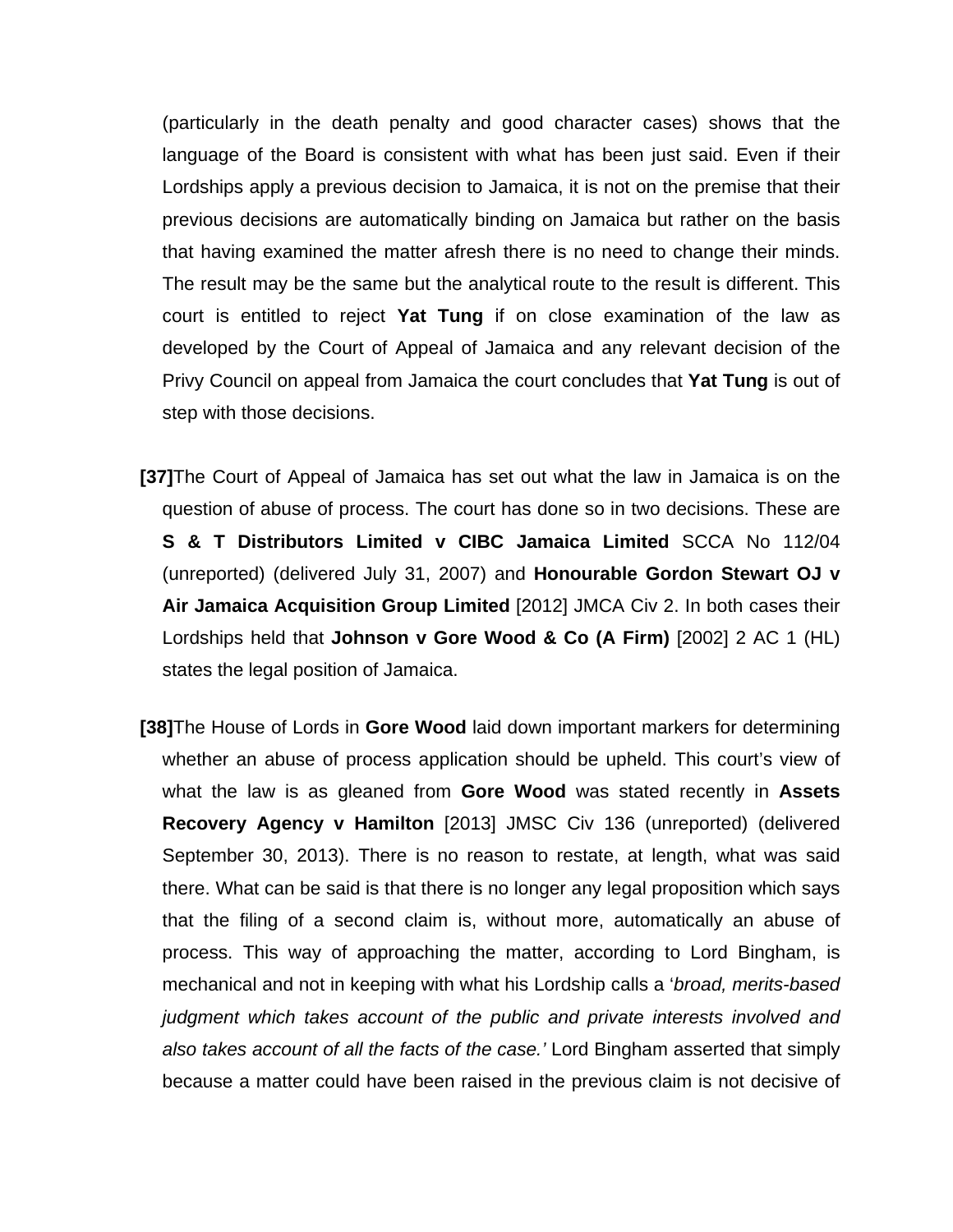the issue of abuse of process. The conclusion of abuse of process is only arrived at after the court has examined all the facts and circumstances. The court may well conclude that the failure to bring the claim or raise the defence in the previous matter amounts to an abuse of process but that conclusion is not arrived by a box ticking exercise where there is a box that asks, could this matter have been raised in the previous proceeding? If yes, then it's an abuse of process. If no, then it's not. The analysis is far more nuanced. Thus the older cases are no longer to be regarded as models of analysis for abuse of process applications. They are at best instances of where previous courts have held that abuse of process was established. The crucial thing now in respect of these older cases including **Yat Tung** is whether in light of the current analytical method, the reasoning process and conclusion of those courts were correct. It follows that so far as **Yat Tung** appears to say that the fact of bringing the second claim, was ipso facto, an abuse without engaging in any nuanced analysis then it is not to be followed. It would seem that Lord Kilbrandon's dictum in **Yat Tung** which states that 'shutting out of a 'subject of litigation' – a power which no court should exercise but after a scrupulous examination of all the circumstances – is limited to cases where reasonable diligence would have caused a matter to be earlier raised' is no longer acceptable in light of Lord Bingham's analysis.

- **[39]**In this particular case, the claimants have indeed brought a second claim against NCB relying on what they say are their Charter rights. The second claim is grounded on the same facts. The mechanical approached condemned by Lord Bingham in **Gore Wood** would simply ask whether the second claim relies on the same facts and could have been brought in the previous claim. If yes, then abuse of process is established and the matter is struck out.
- **[40]**The more nuanced and '*broad, merits-based judgment*' takes account of *'the public and private interests involved and also takes account of all the facts of the case.*' What does this look like in practice? In looking at the issue, the court observes that: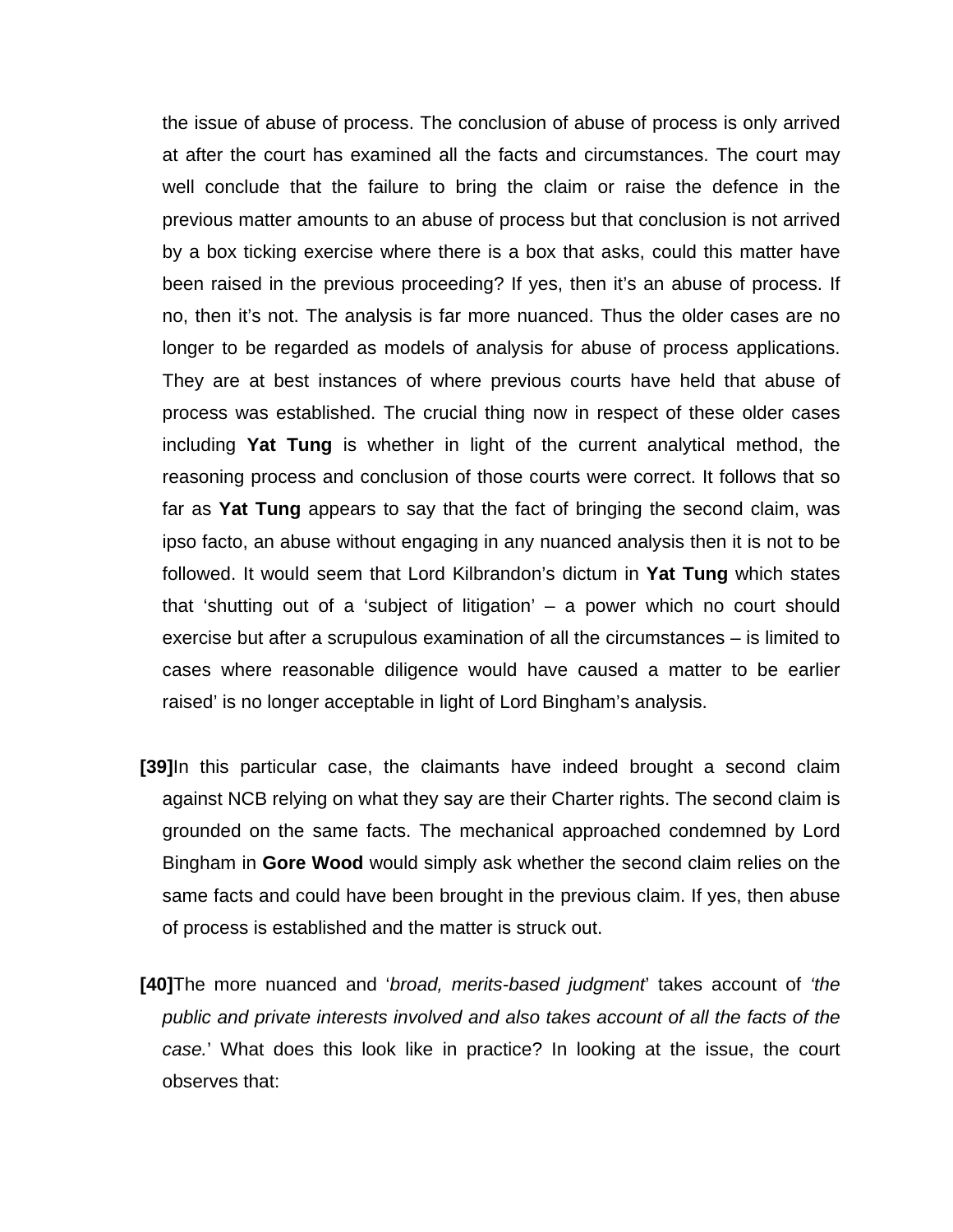- (a) the first claim has not far advanced in preparation and a trial imminent that would make it unfair to NCB to change tack to meet a recently thought of claim;
- (b) the evidence to be relied on is the same in both claims and the parties are almost identical;
- (c) it would appear that both matters can be consolidated so that all findings of fact bind all parties despite the fact that there are two additional claimants in the first claim who are not in the second claim. It may also be that they are heard together and not consolidated;
- (d) there is nothing to suggest that NCB has lost evidence which is no longer available which it would have had had the second claim been brought at the same time or included in the first;
- (e) the first claim has not been concluded either by final judgment after a trial or by a settlement. It is still in the case preparation mode. No witness statements have been filed in the first claim and there is no reason to believe that any witness statement to be filed now could not deal with the constitutional claim;
- (f) the private interest of the parties, from the standpoint of the claimants, that they should not be shut out of court without a hearing of the merits and from the standpoint of the defendant, it should not be subjected to unnecessary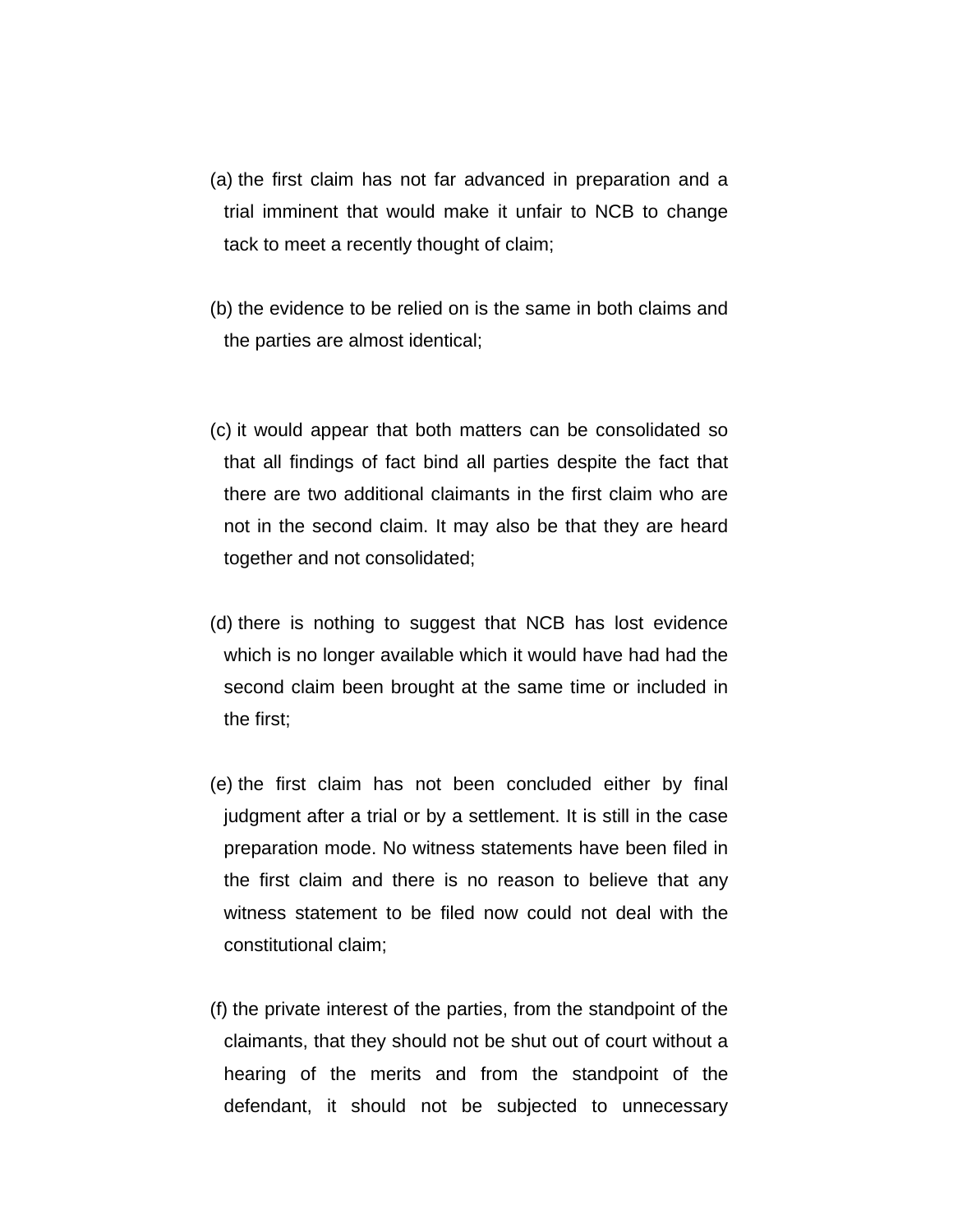harassment and oppression with the consequence of having to defend against unmeritorious claims;

- (g) the public interest is that (a) the right of access to the court is a paramount value; (b) the courts should adjudicate on the merits of matter in a cost efficient and fair manner and (c) cases that ought not to be pursued should be removed from the court system at the earliest opportunity.
- **[41]**According to Lord Bingham and Lord Millett in **Gore Wood** a court must hesitate and think deeply and very carefully before turning away a litigant who has not had his matter heard on the merits. The raison d'être of courts is for the resolution of disputes. The Charter of Fundamental Rights and Freedoms of the Jamaican Constitution creates the right of access to the courts and no litigant should be deprived of that right unless there is good reason. Put another way, judicial restraint is called for and if the matter can be resolved in manner that gives both sides the opportunity to advance their cases before a court then that should be the default or preferred position rather than barring access to justice because the second claim was brought when it could have been brought in the first claim.
- **[42]**A word must be said about the much overused, abused and misused case of **Henderson v Henderson** 3 Hare 100. This case has more often been cited for a single passage than read and properly understood (the court is not saying that that has happened here). The facts are these. Bethel Henderson and Jordan Henderson were brothers and sons of William Henderson. William was a merchant with interests in Canada, and England. At some point William took both Bethel and Jordan into his partnership. William eventually left the business and it continued with Bethel and Jordan. Jordan got married to Elizabeth Henderson and they had a daughter, Joanna. Joanna got married to one Charles Simms. Thus Elizabeth became the sister in law of Bethel. Bethel became Joanna's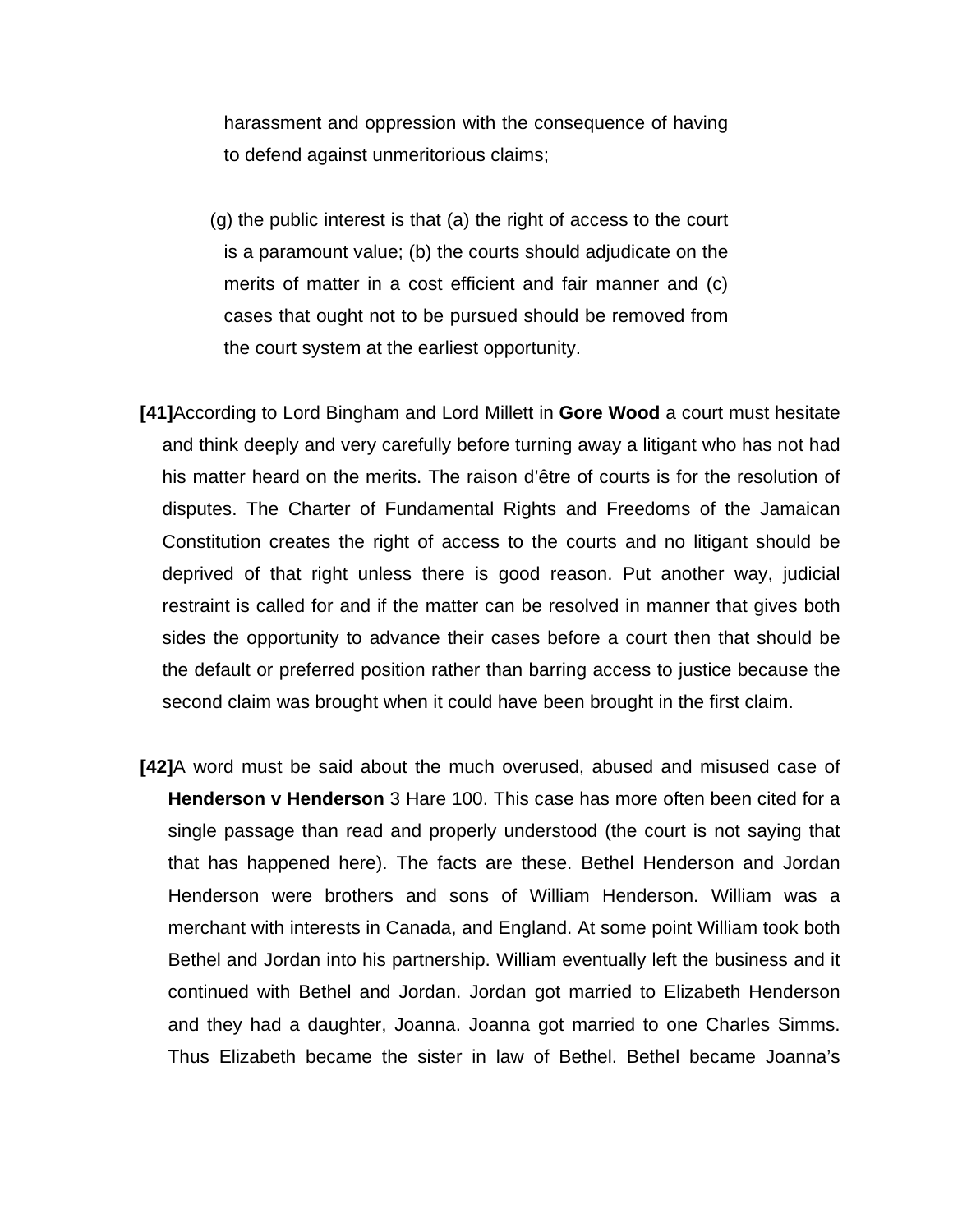uncle. Jordan eventually died (intestate) and his estate, in England, was administered by J Gadsden.

- **[43]**A dispute arose between Elizabeth and Bethel. The family was rent asunder. The suit was filed in equity in the courts of Newfoundland. The claimants were Bethel's sister in law Elizabeth, his niece Joanna and the niece's husband Charles. Bethel was the defendant. The claimants asked the court for an account of (a) William's estate; (b) the partnership transactions; (c) Bethel's dealings with Jordan's estate since his (Jordan's death) and (d) that part of Jordan's estate that was in Bethel's possession. Bethel was either served or not being served nonetheless responded to the bill but failed to file an answer.
- **[44]**The court in Newfoundland ordered the Master to take an account. However the Master's efforts were hampered by the fact that Bethel left Newfoundland and did not produce the documents. The court responded by taking the bill pro confesso, that is, in his absence. The bill was referred to the Master to take an account. The significance of the expression pro confesso should not be overlooked. The expression applies to a situation where the defendant was properly served and neglects to answer or not being served, he appears but fails to answer the petition. The bill is then taken pro confesso, that is to say, as if he had confessed. There was no question here of him being unaware of the proceedings.
- **[45]**The Master reported that sums of money were due to the claimants. He also reported that no account was taken between Bethel and Jordan's estate. Based on this report, the court ordered that Bethel should pay the sums due to the claimants. Armed with this order, the claimants sought to enforce the judgment in England against Bethel.
- **[46]**In response to this enforcement effort, Bethel brought suit against the claimants as well as J Gadsden the administrator of Jordan's estate alleging that Jordan's estate owed money to him both in respect of the partnership and private transactions between them (the English suit). It is this suit that came before the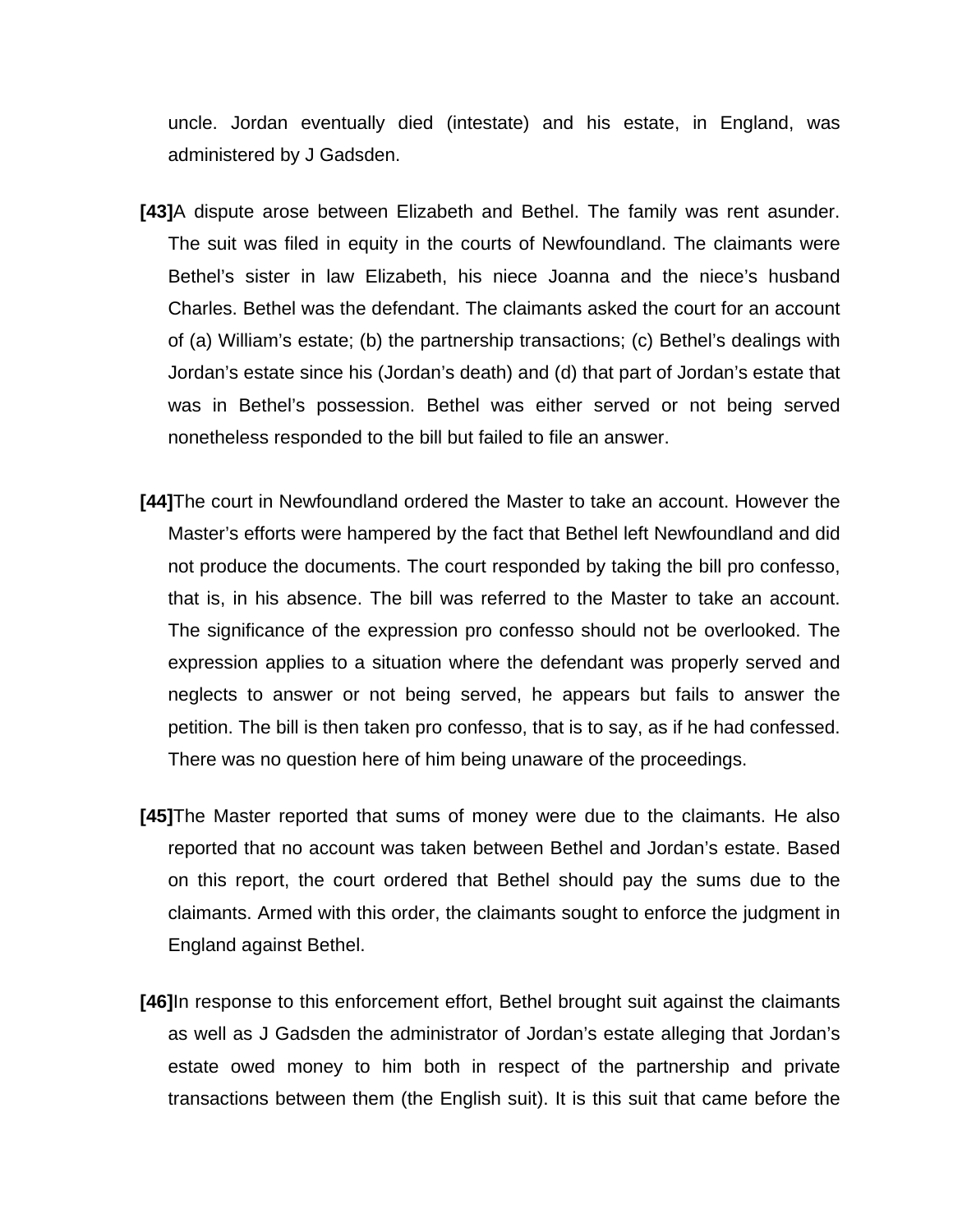learned Vice Chancellor. The defendants (claimants in the Newfoundland suit) demurred on the ground that the matters sought to be raised by Bethel ought properly to have been raised by him in Newfoundland. This he failed to do.

**[47]**It was in this context that Wigram VC made his famous statement at pages 114  $-115$ :

> *In trying this question, I believe I state the rule of the court correctly, when I say, that where a given matter becomes the subject of litigation in, and of adjudication by, a court of competent jurisdiction, the court requires the parties to that litigation to bring forward their whole case, and will not (except under special circumstances) permit the same parties to open the same subject of litigation in respect of matter which might have been brought forward as part of the subject in contest, but which was not brought forward, only because they have, from negligence, inadvertence, or even accident, omitted part of their case. The plea of res judicata applies, except in special cases, not only to points upon which the court was actually required by the parties to form an opinion and pronounce a judgment, but to every point which properly belonged to the subject of litigation, and which the parties, exercising reasonable diligence, might have brought forward at the time.* (emphasis added)

**[48]**From the facts and the passage a number of things are clear. This case fits neatly into Lord Bingham's approach. First, Bethel was actually a party to the suit in Newfoundland. Second, he actively participated by either being properly served or if not served, responded to the bill but failed to file an answer. Third, he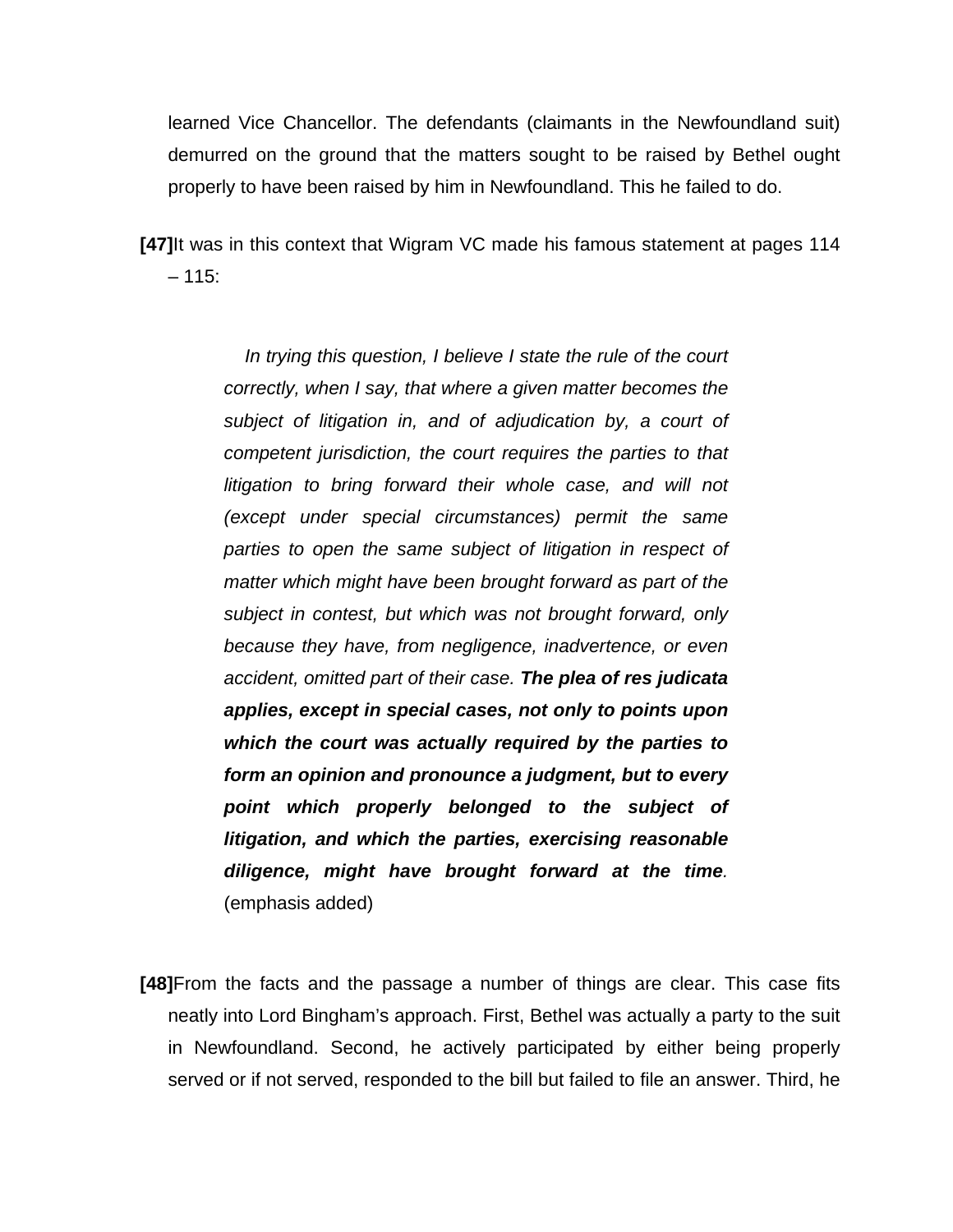fled the jurisdiction and came back to England. Fourth, he refused to provide the documents required so that the matter could be properly decided. Fifth, no reason was advanced by him for (a) not producing the documents; (b) not participating in the Newfoundland hearing. Sixth, Bethel did not show that he could not have had a fair hearing in Newfoundland. Seventh, the claimants had to pursue him across the Atlantic to England and then sought to enforce the judgment they received. Eighth, the very claim he brought in response to the enforcement action in England was in substance what he could have advanced in Newfoundland. In light of all these factors (and there are more), it should come as no surprise the VC Wigram arrived at the decision he did. Bethel's conduct by any measure amounted to an abuse of process. He was properly booted from the English proceedings save that he was now the object of an enforcement proceeding. Bethel could not complain that his right of access to the courts was barred because he was the one who behaved in a reprehensible manner by failing to produce the required documents and running away to England no doubt in the forlorn hope that the Newfoundland proceedings would have been stymied. His non-cooperation imposed additional costs on the claimants which saw then engaging two judicial fora, one in Newfoundland and another in England. He was misusing the process of the court and using it for a purpose for which it was not designed. It may well be said that he had points to raise that were not part of the Newfoundland claim but the problem was one of his own making.

**[49]**As is commonly known but just as commonly forgotten, in the common law system of case law adjudication, judge's comments have to be viewed in light of the facts, issues and submissions. When Wigram VC's comments are properly understood he was really saying, 'Bethel, you are not going to be allowed to raise these matters before me now. You have your opportunity in Newfoundland and you by voluntary and deliberate acts sought to undermine the proceedings there by not producing the documents and then fleeing the jurisdiction. I cannot entertain you. Good bye.' Nothing is wrong with this.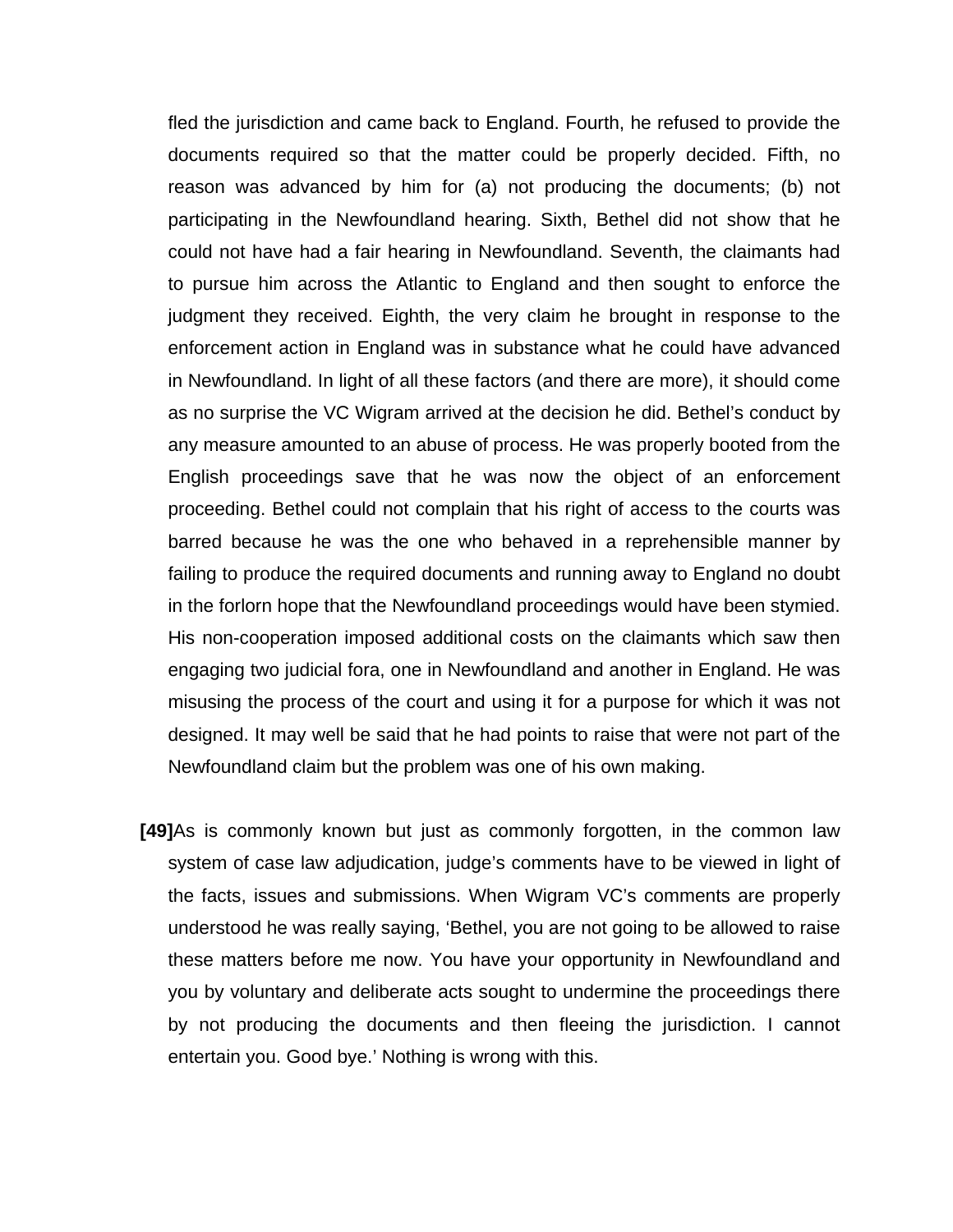- **[50]**There is one final point that needs to be made. Lord Millett in **Gore Wood**, held that res judicata, issue estoppel and cause of action estoppel aside (subject to the unusual circumstances of **Arnold v National Westminster Bank** [1991] 2 AC 93), an application to strike out on the grounds of abuse of process is a procedural matter. From this premise, it seems that this court must consider whether, under the Civil Procedure Rules ('CPR') there is the possibility of managing the cases so that there is no unnecessary expenditure of resources by the parties, no waste of the courts resources while permitting the matter to be heard on the merits. In other words, can both cases be managed effectively in a manner that gives the claimants and NCB the opportunity to deploy their cases are least cost and to their best advantage? It is the view of this court that this is possible and therefore a further reason why a striking out would not be appropriate at this stage. In the circumstances having regard to the courts' extensive case management powers and the broad view to be taken of the matter, the court is to give consideration to this possibility as part of the matters to be considered.
- **[51]**In light of what has been said this court declines NCB's invitation to strike out the claim on the ground of abuse of process
- **[52]**The final question now is whether this claim is supportable. Mrs Minott Phillips submitted that the case of **Collymore v Attorney General** (1976) 12 WIR 5 puts the claimants out of court. That case involved an interpretation by the Court of Appeal of the Republic of Trinidad and Tobago of their then fundamental rights provisions dealing with freedom of association. It is not necessary for me to question the correctness of this decision or its applicability to Jamaica. What can be said is that Jamaica now has a new bill of rights. Not only is there a new bill of rights there are also some new rights and a clear provision that permits one private citizen to enforce the bill of rights against another private citizen (section 13 (5)). This is called horizontal application in the vocabulary of constitutional lawyers.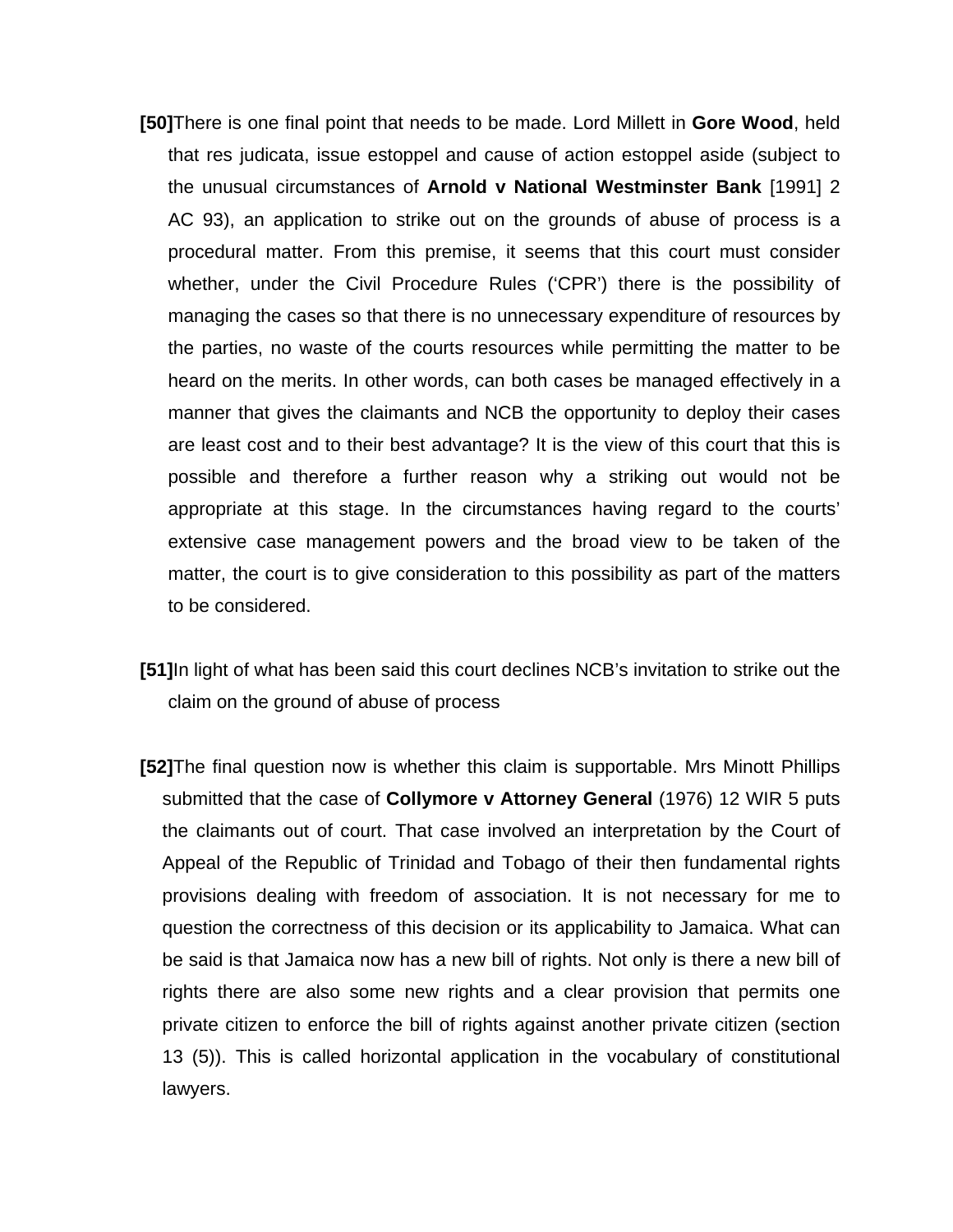- **[53]**Section 13 (5) permits the application of the bill of rights against a private citizen and against 'juristic persons, if and to the extent that, it is applicable, taking account of the nature of the right and the nature of any duty imposed by the right.'
- **[54]**This provision has made its way to Jamaica via South Africa (section 8 (2) of the Final Constitution). Similar provisions exist in Namibia. Provisions of this nature reflect the influence of German thought on the matter that private law should be influenced by the values expounded in the bill of rights. The influence takes place by indirect horizontal application, that is, by moulding the common law to reflect this position.
- **[55]**The point being made is that once upon a time it could be argued with great strength that the bill of rights of a constitution only binds the State (vertical application). The days of arguing that the bill of rights only applies to the State have passed. Old ideas are being cast aside and in their place new ones have arisen. Time has marched on since **Collymore** was decided.
- **[56]**This court is not saying that Mr O'Gilvie will succeed. What is being said is that his constitutional claim cannot be dismissed out of hand. There is now a growing body of literature and case law from jurisdictions such as South Africa, Germany, the United States of America and others where the question of private law rights in the context of the constitution has been considered. Mature reflection by a court after full argument is required in this case. The court cannot say that the claim is so beyond the pale that it has no legal foundation.

#### **Disposition**

**[57]** Application by the Bank of Jamaica to dismiss the claim is granted on the ground that the claim discloses not reasonable grounds to bring the claim. In light of this, the court does not need to consider the other grounds for striking out. Costs to the Bank of Jamaica. Leave to appeal granted to the claimants.